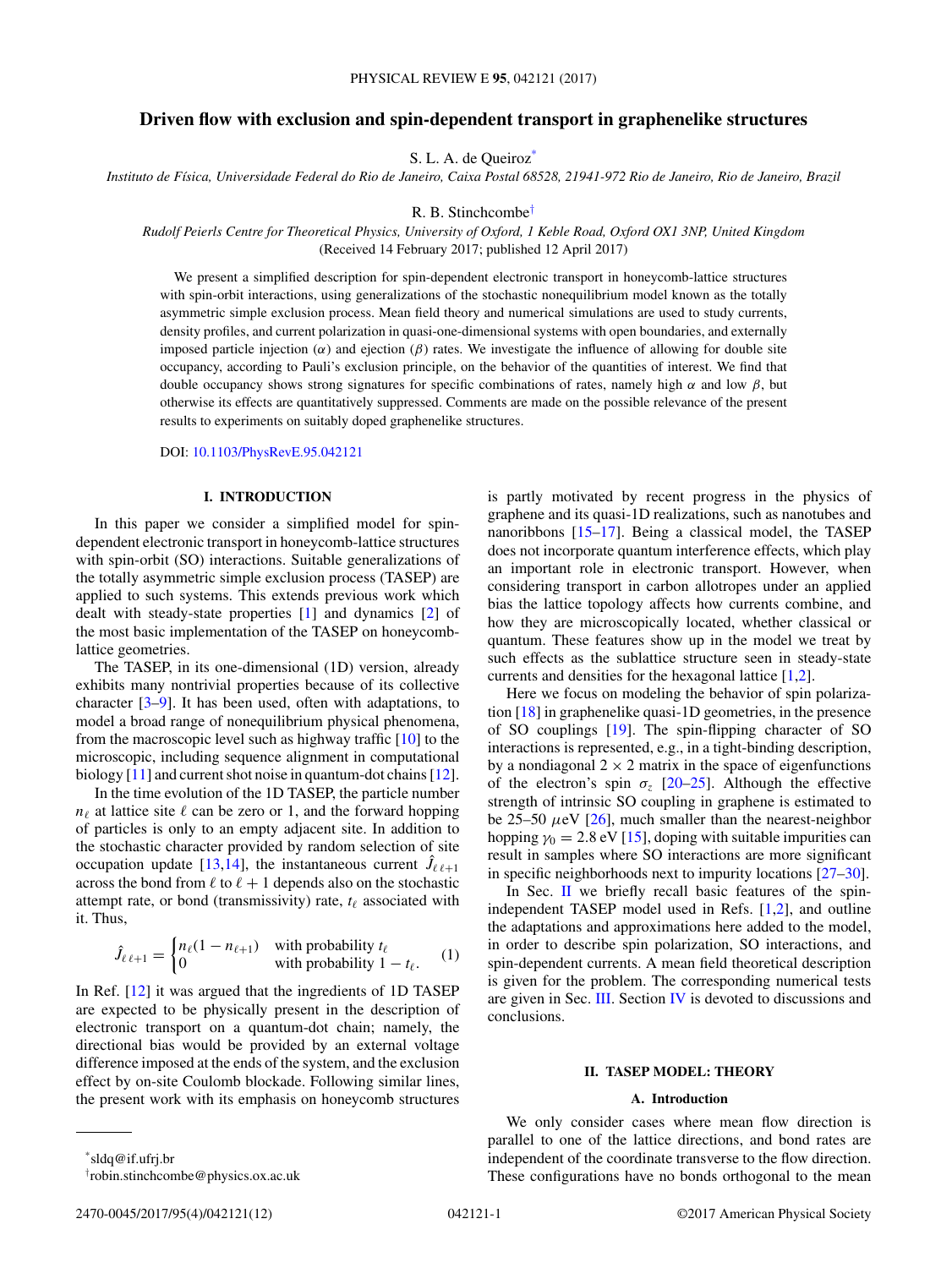<span id="page-1-0"></span>flow direction; thus they fall easily within the generalized TASEP description to be used, where each bond is to have a definite directionality, compatible with that of average flow. Furthermore, for simplicity we always use periodic boundary conditions (PBCs) across. So, in the terminology of quasi-1D carbon nanotubes (CNTs) and carbon nanoribbons (CNRs) [\[15\]](#page-10-0), the structures to be discussed correspond to zigzag CNTs. Most experimental studies, as well as many theoretical ones, deal with impurities on CNRs. However, edge effects play an important role in the energetics of favored defect locations for the latter type of system. Since here we do not attempt detailed numerical comparisons to experimental data, our choice of considering only nanotube geometries where we need not account for this sort of positional preference inhomogeneity is justified on grounds of keeping the number of relevant parameters to a minimum.

The structures studied here have an integer number of elementary cells (one bond preceding a full hexagon) along the mean flow direction; see Refs.  $[1,2]$ . Also, we have to expect a two-sublattice character in general [\[1\]](#page-10-0).

Open boundary conditions are used at both ends of the strip with the associated, externally imposed, injection and ejection (attempt) rates  $\alpha$  and  $\beta$  [\[3,6\]](#page-10-0). For all internal bonds  $\ell$  we take their transmissivity rates, defined in Eq. [\(1\)](#page-0-0), to be  $t_\ell \equiv 1$ .

Thus, a nanotube with  $N_r$  elementary cells parallel to the flow direction, and  $N_w$  transversally, has  $N_s = N_w(4N_r + 1)$ sites and  $N_b = N_w(6N_r + 2)$  bonds (including the injection and ejection ones).

In the TASEP context, the simplest way to simulate the effects associated with SO couplings in doped systems is by assigning a quenched random distribution of*spin-flipping sites* (substitutional impurities) to an otherwise pure sample, with the following rule: every time a particle passes through such a site the *z* component of its spin 1*/*2 will change sign, with probability  $\pi_f$  (or remain the same, with probability  $1 - \pi_f$ ). In what follows, we always take  $\pi_f = 1$  for simplicity. All the original TASEP rules are kept except that, regarding exclusion effects, the physical properties of the problem under investigation immediately suggest two plausible alternatives: (model A) keep the maximum occupation per site  $n_\ell = 1$  as in the original formulation or (model B) allow two particles simultaneously on the same site, provided that their spins are opposite (thus mimicking Pauli's principle).

In model A, polarization and global current (and density) aspects are decoupled. Thus, although the evolution of spin polarization along the system shows interesting and nontrivial features, overall currents and total (spin-up plus spin-down) density profiles will be the same as in the spinless cases studied in Refs. [\[1,2\]](#page-10-0). On the other hand, we will see below that model B exhibits some rather intricate interplay between spin and real-space degrees of freedom.

### **B. Mean field description**

#### *1. Impurity-induced spin polarization decay*

Initially we give a simplified approach to describe the behavior of spin polarization, by focusing on the path followed by a single particle traveling along the system, in the course of which spin-flipping events may occur. With  $x_i \ll 1$  being the concentration of spin-flipping (impurity) sites, the TASEP directionality rules imply that, for a system with  $N_r$  rings along the flow direction, each particle flowing through the nanostructure will have to go through exactly  $N = 4N_r + 1$ sites. Assuming impurities to be uniformly distributed along the system according to a grand-canonical distribution with mean  $x_i$ , we replace each slice of the nanotube across the average flow direction with an "effective" site (*N* in all) and take  $x_i$  as the probability of stepping on an impurity at each "effective" site. So we are replacing the actual realizations of random discrete spin-flipping sites by a homogeneous "effective medium" with a probability per slice  $x_i$  of the particle's spin being flipped. Recalling that the particle's spin upon exiting at the ejection point will depend only on whether it has met an even or odd number of impurities, elementary probabilistic considerations allow one to work out the exact probability distribution for the current polarization at any cross section (take, for simplicity, a fully polarized injected current). The spin fraction of the average exiting current with plus or minus spin turns out to be, for  $N \gg 1$ ,

$$
P_{\pm} = \frac{1}{2} [1 \pm (1 - 2x_i)^N], \tag{2}
$$

from which the (ensemble-averaged) exit polarization is

$$
\langle \mathcal{P}(x_i) \rangle \propto \exp(-N/N_0), \quad N_0 = -[\ln(1-2x_i)]^{-1}.
$$
 (3)

Such an effective-medium approach of course neglects all correlations between particle occupation at neighboring sites and the corresponding local currents [recall Eq. [\(1\)](#page-0-0)]; its predictions are also independent of whether model A or B is adopted. Furthermore, the results for normalized polarizations will depend only on  $x_i$  and on the position  $\ell$  ( $1 \leq \ell \leq 4N_r + 1$ ) of the cross section under consideration, and *not*, e.g., on the value of the (*α*- and *β*-dependent) steady-state current through the system. In Sec. [III](#page-4-0) we test the predictions of this simplified description against the results of numerical simulations.

#### *2. Currents and density profiles*

The mean field description of total currents and density profiles in model A is identical to that for spinless models and is given at length in Refs. [\[1,2\]](#page-10-0).

In model B there are four mutually exclusive possibilities for occupation of a site: vacant, one particle with positive spin, one particle with negative spin, and two particles with opposite spins. Their associated probabilities for site  $\ell$  are denoted, respectively, by  $p_\ell^0$ ,  $p_\ell^+$ ,  $p_\ell^-$ , and  $p_\ell^+$ , with  $p_\ell^0$  +  $p_{\ell}^{+} + p_{\ell}^{-} + p_{\ell}^{+} = 1.$ 

We also use here corresponding state indicator variables  $\hat{p}_{\ell}^0$ ,  $\hat{p}_{\ell}^+$ ,  $\hat{p}_{\ell}^-$ , and  $\hat{p}_{\ell}^{+-}$ , such that, for example,  $\hat{p}_{\ell}^+$  can be one or zero, respectively specifying that site  $\ell$  is occupied or not by a spin-+ particle. Then  $p_\ell^+$  is the average of  $\hat{p}_\ell^+$ , and so on.

Ignoring, until stated otherwise, the possible effect of impurities, the possible updates of bonds linking, say, sites  $\ell$  and  $\ell + 1$  contributing to the instantaneous positive-spin current  $\hat{J}$ <sup>+</sup> through transfer across of a spin-+ particle have initial configurations with the following indicators:  $\hat{p}_\ell^+ \hat{p}_{\ell+1}^0$ ,  $\hat{p}_\ell^+ \hat{p}_{\ell+1}^-$ ,  $\hat{p}_\ell^+$   $\hat{p}_{\ell+1}^-$ , and  $\hat{p}_\ell^+$   $\hat{p}_{\ell+1}^0$ . Those for  $\hat{J}$ <sup>-</sup> have a similar set but with + and − superscripts interchanged.

From the bond update details given at the beginning of Sec. [III,](#page-4-0) unit bond rates are associated with the first three configurations listed for each of *J*ˆ<sup>+</sup> and *J*ˆ<sup>−</sup>, while the rate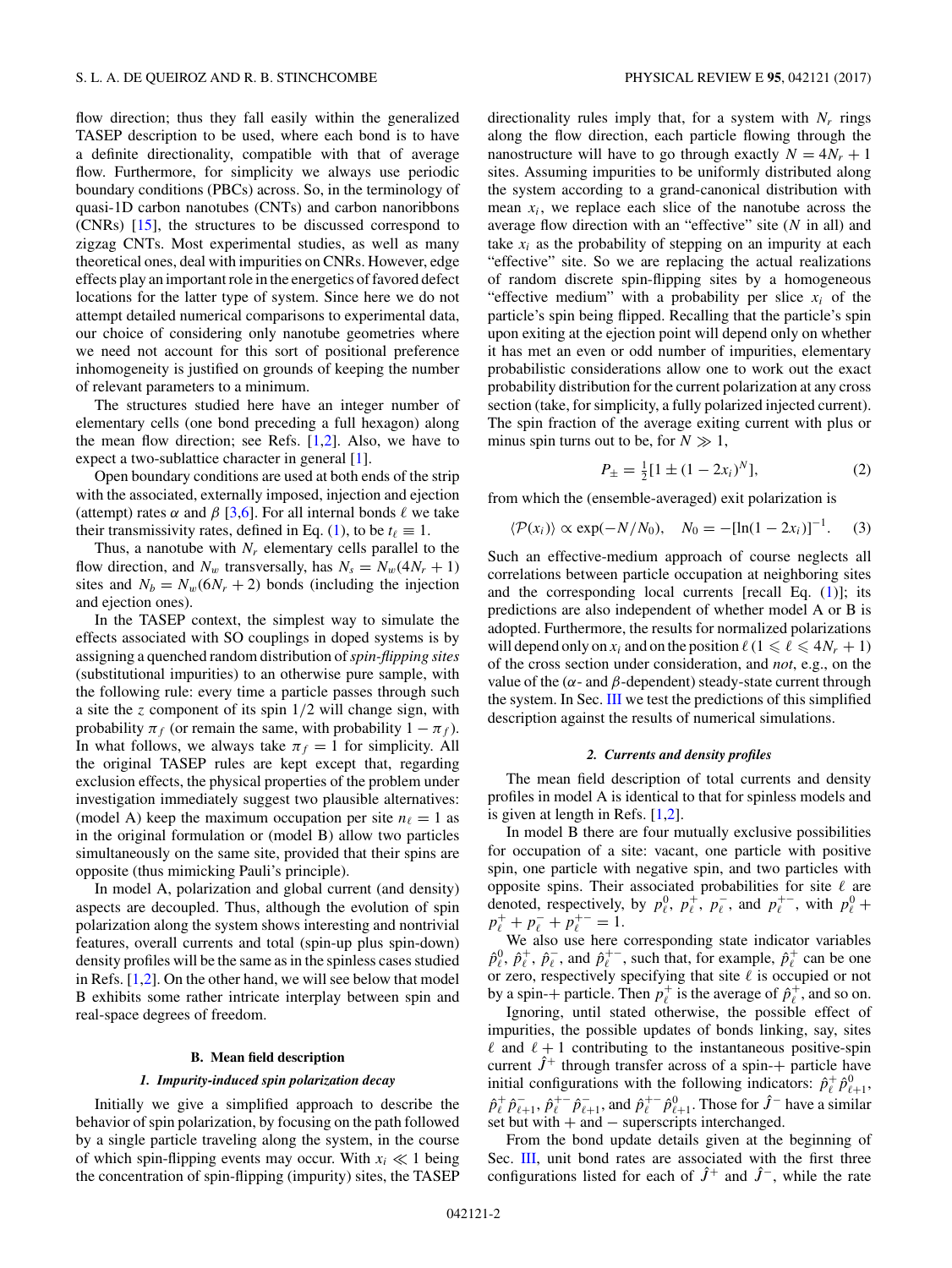<span id="page-2-0"></span>is  $\frac{1}{2}$  for the last (shared) configuration. Consequently, in place of Eq. [\(1\)](#page-0-0), for any configuration of the system with model B the currents on bond  $\ell$ ,  $\ell + 1$  are given (exactly) in terms of the indicator variables (collectively denoted as  $\{\hat{p}\}\)$  by

$$
\hat{J}_{\ell\ell+1}^{+} = \hat{p}_{\ell}^{+} \hat{p}_{\ell+1}^{0} + \frac{1}{2} \hat{p}_{\ell}^{+} \hat{p}_{\ell+1}^{0} + \hat{p}_{\ell}^{+} \hat{p}_{\ell+1}^{-} + \hat{p}_{\ell}^{+} \hat{p}_{\ell+1}^{-}
$$
\n
$$
\equiv C_{\ell\ell+1}^{+}(\{\hat{p}\}),\tag{4}
$$

$$
\hat{J}_{\ell\ell+1}^- = \hat{p}_{\ell}^- \hat{p}_{\ell+1}^0 + \frac{1}{2} \hat{p}_{\ell}^+ \hat{p}_{\ell+1}^0 + \hat{p}_{\ell}^- \hat{p}_{\ell+1}^+ + \hat{p}_{\ell}^+ \hat{p}_{\ell+1}^+ \n\equiv C_{\ell\ell+1}^- (\{\hat{p}\}).
$$
\n(5)

The currents  $\hat{J}_{\ell,\ell+1}^+$ ,  $\hat{J}_{\ell,\ell+1}^-$  have no terms with factors  $\hat{p}_{\ell}^0$ or  $\hat{p}_{\ell+1}^{+-}$ , for obvious physical reasons. With  $\hat{I}$  denoting the identity indicator, that means that they can, for example, be multiplied by  $(\hat{I} - \hat{p}_{\ell+1}^{+-})$ , to give new forms  $\hat{J}_{\ell \ell+1}^{\pm} = C_{\ell \ell+1}^{\pm'} =$  $C_{\ell \ell+1}^{\pm}(\hat{I} - \hat{p}_{\ell+1}^{+-})$  which are still exact.

The most direct and obvious mean field approximation for the mean currents  $J^+$ ,  $J^-$  is obtained by replacing each  $\hat{p}$  in the  $C^+$ ,  $C^-$  of Eqs. (4) and (5) by its average *p*. The resulting form proves to be entirely adequate for most purposes in this investigation. But equally well one could have made the mean field replacement using the equivalent forms *C*+ , *C*− , which results in a different mean field description.

The latter description is slightly more complicated but it might be expected to better capture the physics of the process in the high-density regions, where large  $p_{\ell+1}^{+-}$  suppresses the current. So it is used in Sec. [III C](#page-5-0) for one such case. Apart from there we use mean field approximations with mean currents  $J_{\ell \ell+1}^{\pm} = C_{\ell \ell+1}^{\pm}(\{p\}).$ 

The original mean field theory for the TASEP chain assumes approximate factorization of correlation functions. In the same spirit we approximate  $p_{\ell}^{+}$  by  $p_{\ell}^{+}$   $p_{\ell}^{-}$ . It is seen that this gives completeness to the set of steady-state mean field equations that arises from conservation of the  $+$  and  $-$  spin currents  $J^{+}$ ,  $J^-$ , at each vertex including boundary vertices  $\ell = 0, L$  in the case of open boundary conditions. With this approximation, the mean numbers of  $+(R_\ell)$  or  $-(S_\ell)$  spin particles at site  $\ell$ are, respectively,

$$
R_{\ell} = p_{\ell}^+(1 + p_{\ell}^-), \quad S_{\ell} = p_{\ell}^-(1 + p_{\ell}^+). \tag{6}
$$

Then, using also  $p_{\ell}^0 + p_{\ell}^+ + p_{\ell}^- + p_{\ell}^{+-} = 1$ , the mean field equations for the average currents become

$$
J_{\ell\ell+1}^{+} = \hat{p}_{\ell}^{+} \left( 1 + \frac{1}{2} p_{\ell}^{-} \right) [1 - (p_{\ell+1}^{+} + p_{\ell+1}^{-} + p_{\ell+1}^{+} p_{\ell+1}^{-})] + p_{\ell}^{+} (1 + p_{\ell}^{-}) p_{\ell+1}^{-} \equiv f(p_{\ell}^{+}, p_{\ell}^{-}, p_{\ell+1}^{+}, p_{\ell+1}^{-}), \quad (7)
$$

$$
J_{\ell\ell+1}^- = p_{\ell}^- \left( 1 + \frac{1}{2} p_{\ell}^+ \right) [1 - (p_{\ell+1}^+ + p_{\ell+1}^- + p_{\ell+1}^+ p_{\ell+1}^-)]
$$
  
+ 
$$
p_{\ell}^- (1 + p_{\ell}^+) p_{\ell+1}^+ = f(p_{\ell}^-, p_{\ell}^+, p_{\ell+1}^-, p_{\ell+1}^+)
$$
 (8)

Similarly, with spin-+ particles injected at rate  $\alpha^+$  at the left boundary site  $\ell = 0$  the mean current  $J^+$  entering there is

$$
J_0^+ = \alpha^+ [1 - p_0^+(1 + p_0^-)]. \tag{9}
$$

Likewise, with ejection rate  $\beta^+$  for spin-+ particles at the right boundary site  $\ell = L$ , the mean current  $J^+$  leaving there is

$$
J_L^+ = \beta^+ p_L^+ (1 + p_L^-). \tag{10}
$$

The corresponding boundary currents for spin-− particles satisfy corresponding equations in which the  $+$  and  $-$  signs are interchanged.

The study of steady-state properties involves relating the currents  $J^+$ ,  $J^-$  and the density profiles  $R_\ell$ ,  $S_\ell$  to the injection and ejection rates  $\alpha^+$ ,  $\alpha^-$ ,  $\beta^+$ ,  $\beta^-$ . In general this involves the use of profile maps resulting from current conservation at each lattice vertex.

#### *3. Model B on linear chain (without impurities)*

As seen below, for model B on the nanotube the maps are quite complex, being two-stage maps of four sets of variables  $(p_\ell^+$  and  $p_\ell^-$  for two sublattices), so we first go to the simpler and more transparent case of model B on the linear chain, still without impurities.

There, in the steady state all bonds  $\ell$ ,  $\ell + 1$  carry the same *J*<sup>+</sup> and the same *J*<sup>−</sup>, which must also equal the injected and ejected currents. For  $0 \le \ell \le L - 1$ , using Eqs. (7) and (8),

$$
f(p_{\ell}^{+}, p_{\ell}^{-}, p_{\ell+1}^{+}, p_{\ell+1}^{-}) = J_0^{+} = J_L^{+},
$$
 (11)

$$
f(p_{\ell}^-, p_{\ell}^+, p_{\ell+1}^-, p_{\ell+1}^+) = J_0^- = J_L^-, \tag{12}
$$

where  $J_0^+$ ,  $J_L^+$  are given in Eqs. (9) and (10) (similarly for  $J_0^-$ , *J*<sub>*L*</sub> ).

Eqs.  $(11)$  and  $(12)$  constitute the "one-stage" map giving, in principle, for specified currents,  $p_{\ell+1}^+$  and  $p_{\ell+1}^-$  in terms of  $p_\ell^+$  and  $p_\ell^-$  and finally, using the detailed forms of the injection and ejection currents, all  $p_\ell^+$ ,  $p_\ell^-$  and currents in terms of the boundary rates. This description properly handles, through the specific forms of current in Eqs.  $(7)$  and  $(8)$  the new effects of the conditional double occupancy in model B. Furthermore, the description is clearly complete (with the use of the approximation  $p^{+-} = p^+p^-$ ).

By exploiting the symmetries and relative simplicity of the dependencies on  $p_\ell^+$ ,  $p_\ell^-$ ,  $p_{\ell+1}^+$ , and  $p_{\ell+1}^-$  of the combinations  $J_{\ell \ell+1}^+ \pm J_{\ell \ell+1}^-$  it is possible to obtain explicit functional forms for  $p_{\ell+1}^+$ ,  $p_{\ell+1}^-$  in terms of  $p_{\ell}^+$ ,  $p_{\ell}^-$ , and the constant values of  $J^+$ ,  $J^-$ :

$$
p_{\ell+1}^{+} = \frac{1}{2A} [-(B + CA)
$$
  
 
$$
\pm \sqrt{(B + CA)^{2} - 4A(Cp_{\ell}^{-} - D)}],
$$
 (13)

$$
p_{\ell+1}^- = p_{\ell+1}^+ + C,\tag{14}
$$

where

$$
A = p_{\ell}^{+} + p_{\ell}^{-} + p_{\ell}^{+} p_{\ell}^{-}, \quad B = p_{\ell}^{+} + p_{\ell}^{-},
$$
  

$$
D = A - (J^{+} + J^{-}), \quad C = \frac{J^{+} - J^{-}}{p_{\ell}^{+} p_{\ell}^{-}}.
$$
 (15)

This gives the explicit two-variable profile map for model B on the linear chain.

We next consider the possible fixed points of the map. There can be two real (physical) ones, at  $(\vec{p}_\ell^+, \vec{p}_\ell^-) = (\vec{p}_\prec^+, \vec{p}_\prec^-)$  and  $(p^+_{>} , p^-_{>} )$ , the first ("lower") one having entries lower than those in the other ("upper") one, and they correspond to unstable (repulsive) and stable (attractive) ones, respectively, in the forward mapping  $\ell \rightarrow \ell + 1$ .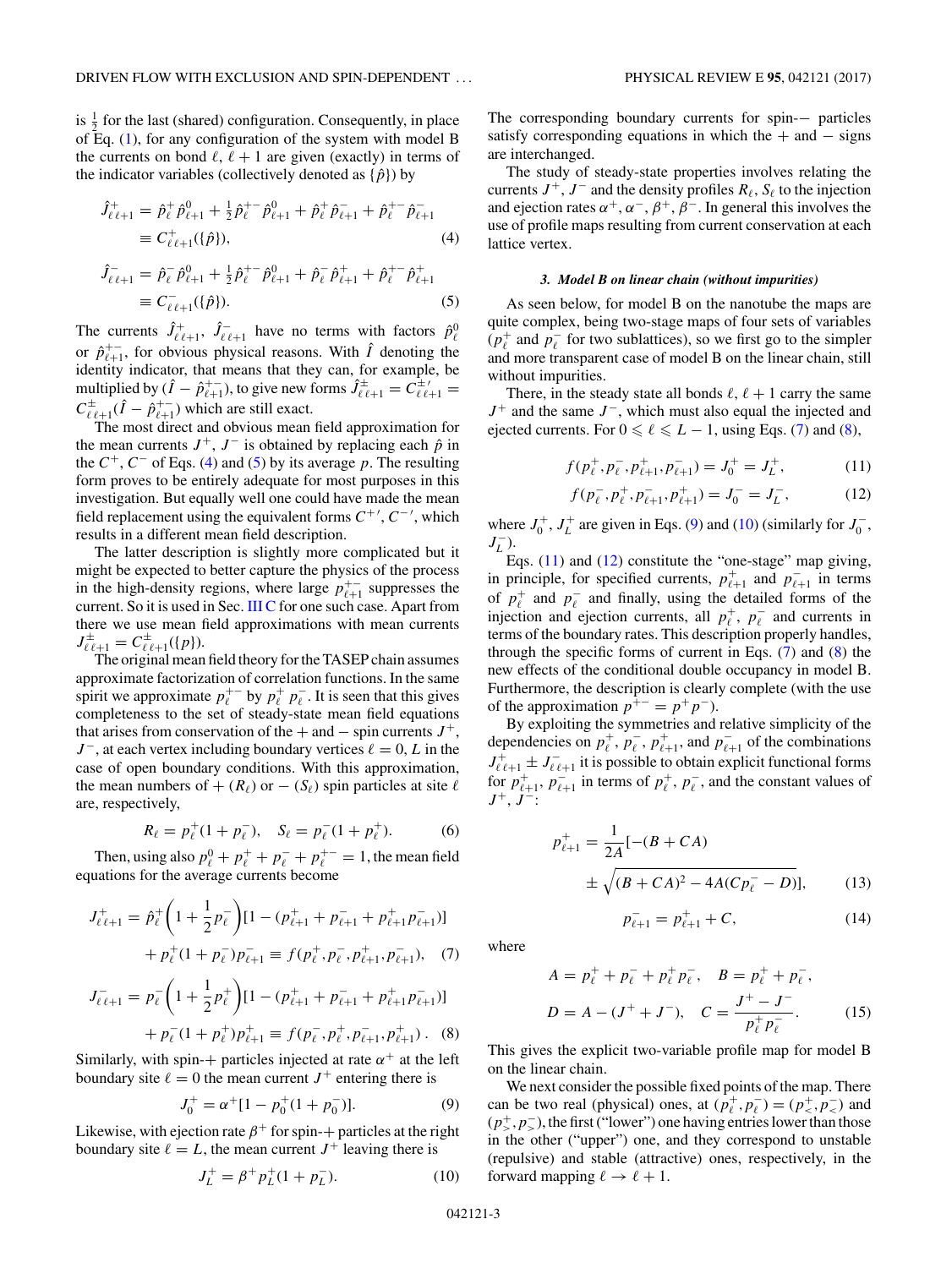<span id="page-3-0"></span>So, e.g., starting with  $p^+$  and  $p^-$  between the fixed points and very close to the lower one, at first many iteration steps leave  $(p^+, p^-)$  close to the starting value before it rapidly moves away and homes in on the attractive fixed point. So the associated profile ( $p_\ell^+, p_\ell^-$ ) has  $p_\ell^+$  and  $p_\ell^-$  both monotonically increasing with  $\ell$  and each qualitatively similar to the low-current-phase form  $a + b \tanh(\phi + \ell\theta)$  of the mean field TASEP chain, with  $a - b = p_<, a + b = p_>$  for each of  $p_{\ell}^+$  and  $p_{\ell}^-$ .

For the other possibilities (two coincident physical fixed points or none) the possible profiles are again qualitatively similar to those of the TASEP at its critical point or in its maximal current phase (i.e., with − tan replacing tanh). So for model B on the chain without impurities the mean field phase diagram and density profiles in the various phases are like those of the TASEP chain.

For a quantitative example we proceed next from the full formalism of Eqs.  $(13)$ – $(15)$  to the case with boundary conditions, such that the map has a fixed point at  $p_\ell^+$  $p_{\ell}^ \equiv$  *x*<sup>∗</sup>, corresponding to equal and level density profiles for spin-up and spin-down particles (hence, unpolarized). From the results above, this is only possible if

$$
J^{+} = J^{-} = x^{*} - \frac{1}{2}x^{*2} - x^{*3} - \frac{1}{2}x^{*4}.
$$
 (16)

The level profiles will normally extend to one or the other boundary, depending on the relative sizes of the injection and ejection rates. Then we may use the relationship of  $J^+$  and  $J^$ to the rates at that boundary. For example, when that boundary is the injection site the above analysis shows that for equal level profiles  $\alpha^+ = \alpha^-$  is needed, and then

$$
J^{+} = J^{-} = \alpha [1 - x^{*}(1 + x^{*})]. \tag{17}
$$

The corresponding level spin-up and spin-down particle densities are then

$$
R = S = x^*(1 + x^*),
$$
 (18)

with no net polarization.

Equation (16) also allows the extraction of the maximal current  $J_m$  for level profiles and shows that it occurs when the two fixed points become coincident. This is because the function on the right-hand side of Eq.  $(16)$  has a single maximum in the physical region  $x^* \ge 0$ . It is then the  $J^+ = J^$ value at which the two solutions (fixed points) come together. One gets  $J_m^+ = J_m^- = 0.243207...$  for  $x_m^* = 0.39817...$ , so  $R_m = S_m = 0.55671...$  These predictions are compared to simulation results in Sec. [III B](#page-5-0) below.

Finally, concerning model B on the pure chain we note that with fully polarized injection, e.g.,  $\alpha^+ = 1$ ,  $\alpha^- = 0$ , no double occupancy occurs at any site, so all properties become identical to those of the standard TASEP.

#### *4. Model B on nanotube (without impurities)*

As in previous studies  $[1,2]$ , what follows for model B on the nanotube concerns situations with azimuthal symmetry. The "top" open boundary of the hexagonal nanotube is taken to be the ring of sites all with  $\ell = 0$ , all having the same injection rates  $(\alpha^+, \alpha^-)$ , and similarly with the ejection sites, at  $\ell = L$  at the other end of the tube. So  $\ell$  indicates site position

down the tube and no site azimuth coordinate is needed for the steady-state properties here discussed.

For the TASEP on the nanotube it is necessary to distinguish two sublattices, "even" and "odd." At each interior site of the even sublattice (having even label) two bonds are incident from above and one leaves below, and vice versa for all odd sublattice sites; for a pictorial representation see Fig. [1](#page-5-0) of Ref. [\[2\]](#page-10-0). We take *L* even  $(L = 2M)$  so that injection and ejection are on the same (even) sublattice.

Because of the branching and recombination of bonds referred to above, in the steady state each bond  $(2\ell, 2\ell + 1)$ (for all  $\ell$ ) carries the same  $(J^+, J^-)$  which is twice that for each bond  $(2\ell + 1, 2\ell + 2)$  (all  $\ell$ ) and the same as the injection  $(J_0^+, J_0^-)$  and ejection  $(J_L^+, J_L^-)$ . That is, for  $\sigma = \pm$ ,

$$
J_{2\ell\,2\ell+1}^{\sigma} = 2J_{2\ell+1\,2\ell+2}^{\sigma} = J_0^{\sigma} = J_L^{\sigma},\tag{19}
$$

for any  $\ell$  in  $[0, M - 1]$ .

The  $J^{\sigma}$ 's here are as given in terms of  $\{p_{\ell}^+, p_{\ell}^-\}$  by Eqs.  $(7)-(10)$  $(7)-(10)$  $(7)-(10)$ . The current-balance Eq.  $(19)$  above provides the mapping relationships between probability variables at successive positions  $\ell$ , in principle enough to find all mean field profiles and currents in terms of boundary rates. But successive sites lie on different sublattices so, as in previous studies [\[1,2\]](#page-10-0), any, even qualitative, connection with analytic functions requires a two-stage map between adjacent sites on the same sublattice, via one on the other sublattice. The quadratic dependence of bond currents on *p* variables of both sites they link, coming from the conditional double occupancy, is a further complicating feature, making most further progress purely numerical.

Nevertheless, more analytic progress is possible concerning the fixed points of the two-stage mapping for a given sublattice, whose connection with level portions of particle density profiles associated with low current phases and with maximal current aspects are exploited in Sec. IIB 3 above. We next consider these, using the example of unpolarized cases.

For fully unpolarized systems, e.g., arising from  $\alpha^+$  =  $\alpha^{-} = \alpha$  and  $\beta^{+} = \beta^{-} = \beta$ , we have  $p_{\ell}^{+} = p_{\ell}^{-} \equiv p_{\ell}$ , and *J*<sup>+</sup> = *J*<sup>−</sup> on each sublattice. The fixed points of the two-step map then correspond to having all  $p_{\ell}$  the same on each sublattice; i.e.,

$$
p_{2\ell} = u, \quad p_{2\ell+1} = v \quad \text{(all } \ell), \tag{20}
$$

with *u* and *v* the level values of the probabilities at the sites of the two sublattices.

Then, from Eq.  $(19)$  the two-stage map from a site on the even sublattice to a forward adjacent site (on the odd sublattice), and then from there to a further forward adjacent site on the even sublattice, is

$$
f(u, u, v, v) = J_0 = J_L, \quad f(v, v, u, u) = \frac{1}{2} J_0.
$$
 (21)

Numerical methods can readily provide solutions of these equations for  $u$ ,  $v$  for a range of specified values of  $J_0$ , from zero to a cutoff at  $J_0 \approx 0.332$ . For small  $J_0$ , the behavior of *u* and *v* is given by

$$
u = J_0 + O(J_0^3), \quad v = \frac{J_0}{2} + \frac{5}{8}J_0^2 + O(J_0^3).
$$
 (22)

The resulting  $u$ ,  $v$  can be inserted into the injection and ejection current forms, Eqs.  $(9)$  and  $(10)$ , to obtain corresponding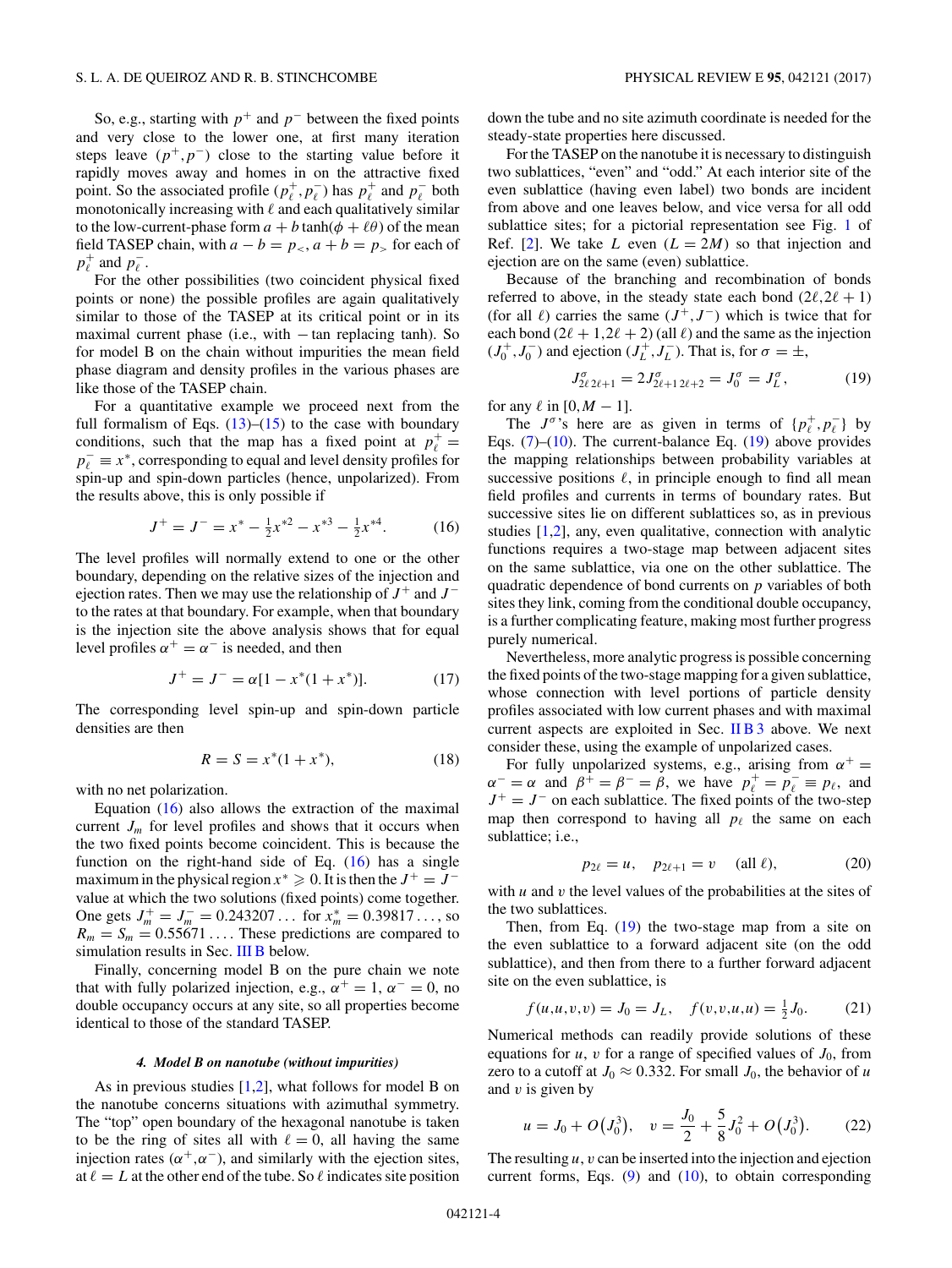<span id="page-4-0"></span>boundary rates. Such results and corresponding level sublattice particle densities  $U = u(1 + u)$  and  $V = v(1 + v)$  allow comparisons with results from steady-state simulations.

Finally in this section, still for the fully unpolarized case, we give results for the dividing line on the  $(\alpha, \beta)$  phase diagram, between current independent of *α* and current independent of *β*. By analogy with the standard 1D TASEP [\[3–7\]](#page-10-0) this could possibly be the signature of a coexistence line, though we do not investigate such a connection here.

The calculation involves the full range of possible site average occupations. Both forms of mean field theory outlined in Sec. [II B 2](#page-1-0) were used. That from the  $C^{\pm}$  gives the line equation as

$$
\alpha \frac{\left(1 - \frac{\alpha}{2}\right)}{\left(1 + \frac{\alpha}{2}\right)} = 2\beta \frac{\left(1 - \beta\right)}{2 - \beta}.\tag{23}
$$

A more complicated equation results from using the mean field theory from the  $C^{\pm}$ ', but in fact it turns out to make little quantitative difference.

### *5. Effect of impurities on model B*

The mean field picture of spin-flipping processes is implicitly given in Sec. [II B 2.](#page-1-0) Indeed, one can see that interchanging  $p_{\ell}^{\dagger}$  and  $p_{\ell}^{-}$  in Eqs. [\(7\)](#page-2-0) and [\(8\)](#page-2-0) for the mean field current of bond  $\ell$ ,  $\ell + 1$  without impurity represents the spin flip and correct current with an impurity residing on site  $\ell$ .

Recall that model B with unpolarized injection is unaffected by the (equivalent) flipping of plus and minus spins, so that case is covered by the results in Secs. [II B 3](#page-2-0) and [II B 4](#page-3-0) for chains and nanotubes, respectively. We thence proceed to treat the nanotube with fully polarized injection (the corresponding case for the chain being trivial).

In the nanotube one has the branching and recombination of particle paths, leading to the statistical features already discussed for model A in Ref. [\[1\]](#page-10-0). For model B the new effects, caused by the allowed conditional double occupancy, are most apparent at high densities of particles of both spins. This is evident for the unpolarized injection case in the low-current high-density situation occurring, e.g., for  $\alpha^+ = \alpha^- \gtrsim \beta^+ =$  $\beta$ <sup>−</sup> (see the simulation results in Fig. [5\)](#page-7-0). But in all cases, the profiles discussed in Sec. [II B 4](#page-3-0) are transformed by any specific configuration of impurities into successive sections between the impurities in which the  $p_t^+$  and  $p_t^-$  are interchanged. These give the qualitative features seen in the configuration-specific simulation results shown in Figs. [4](#page-7-0) and [5.](#page-7-0)

Quantitative comparisons are possible using the density profiles for the pure nanotube for each successive section. Similarly, the mean field spin-up and spin-down particle currents  $J^+$  and  $J^-$  given previously are interchanged by the impurities, and their values can be compared with simulation results.

#### **III. TASEP MODEL: NUMERICS**

### **A. Introduction**

For a structure with  $N_b$  bonds, an elementary time step consists of  $N_b$  sequential bond update attempts, each of these according to the following rules: (1) select a bond at random, say, bond  $ij$ , connecting sites  $i$  and  $j$ ; (2) if the chosen bond has an occupied site to its left and an empty site to its right, then (3) move the particle across it, i.e., from  $i$  to  $j$  with probability (bond rate)  $p_{ij}$ . If an injection or ejection bond is chosen, step 2 is suitably modified to account for the particle reservoir (the corresponding bond rate being, respectively, *α* or  $\beta$ ). Thus, in the course of one time step, some bonds may be selected more than once for examination and some may not be examined at all. This constitutes the *random-sequential update* procedure described in Ref. [\[13\]](#page-10-0) for the 1D TASEP, which is the realization of the usual master equation in continuous time.

In order to account for particle spin, adaptations are needed. As in the original TASEP rules, we stick to the interpretation that a successful bond update attempt means the motion of a *single* particle across that bond. In model B, for step 2 above one allows double occupancy if in agreement with Pauli's principle; furthermore, if site *i* itself is doubly occupied and site *j* is empty, then either particle may be moved from *i* to *j* with 50% probability. For step 3, with  $\alpha^{\uparrow}$  and  $\alpha^{\downarrow}$  being the mutually exclusive, spin-dependent, particle injection rates  $(\alpha \equiv \alpha^{\uparrow} + \alpha^{\downarrow})$ , spins are independently chosen with probability  $P^{\uparrow(\downarrow)} = \alpha^{\uparrow(\downarrow)} / \alpha$  for individual injection attempts. The case  $\alpha^{\uparrow} = \alpha$  corresponding to a fully polarized injected current is of special interest. Also, the case of a fully depolarized incoming current,  $\alpha^{\uparrow} = \alpha^{\downarrow} = \alpha/2$ , is considered below. With regard to ejection, if the rightmost site is singly occupied the particle is ejected with spin-independent probability *β*; for double occupation, the particle to be ejected (also with probability  $\beta$ ) is chosen with 50% probability. The ejection procedures just delineated are consistent with our definition of an elementary bond update as involving crossing of the bond by at most a single particle; comments on the connection of this to actual experimental situations are made in Sec. [IV.](#page-9-0) For the remainder of this paper, this amounts to replacing the ejection rates  $\beta$ <sup>+</sup> and  $\beta$ <sup>-</sup> introduced in Sec. [II B 2](#page-1-0) with a single, spin-independent, parameter *β*.

We evaluated steady-state currents, density profiles, and (normalized) spin polarizations. For the nanotube geometry, the steady-state current  $J$  is the time- and ensemble-averaged number of particles which enter the system per unit time, divided by the number  $N_w$  of parallel entry channels (to provide proper comparison with the strictly one-dimensional case). For each given realization of quenched randomness (collection of randomly chosen locations of spin-flipping sites) we repeated the following procedure  $N_{\text{sam}} = 10{\text -}100$ times (each time with a distinct seed, i.e., producing  $N_{\text{sam}}$ independent samples of the stochastic update process): starting with an empty lattice, we kept injecting spin-up particles into the system's left edge, at a fixed injection rate *α*; after waiting for a suitable time until steady-state conditions set in, we would take  $N_{\text{max}} = 1 \times 10^5 - 1 \times 10^6$  successive realizations of stochastic update. As is well known [\[31,32\]](#page-11-0), the sample-to-sample rms deviations for quantities estimated in this way are essentially independent of *N*sam as long as  $N_{\text{sam}}$  is not too small, and vary as  $N_{\text{max}}^{-1/2}$ . Furthermore, we considered  $N_q$  independent realizations of quenched disorder; for reasons to be explained below, both cases  $N_q = 1$  (fixed sample) and  $N_q > 1$  (typically of order 100) turn out to be of interest. In contrast to the stochastic aspects just mentioned, disorder-associated sampling does not produce a distribution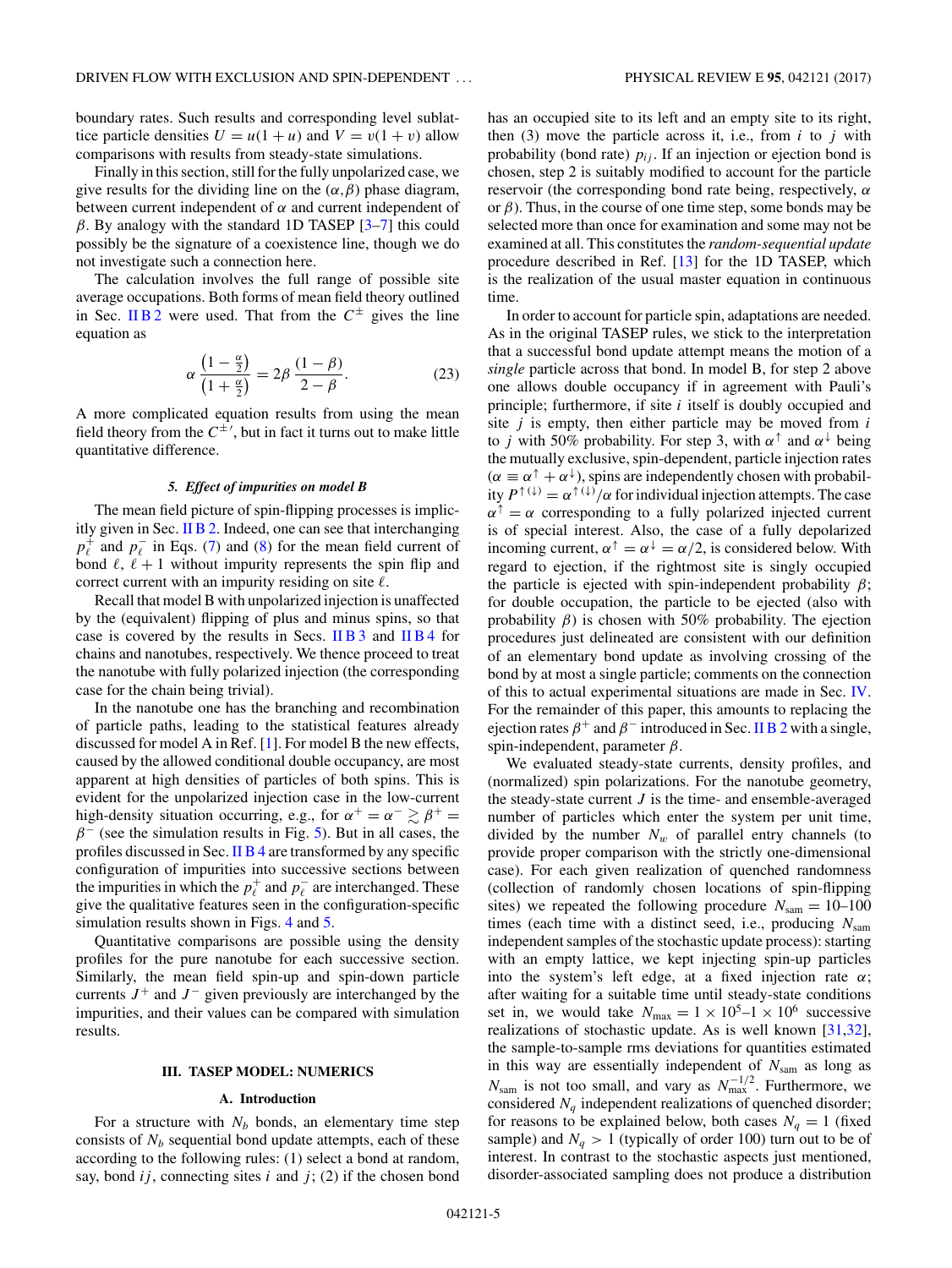<span id="page-5-0"></span>of results whose width shrinks with growing sample size: the pertinent distributions display a permanent spread, as exemplified in the following.

#### **B. Chain without impurities: Maximal current**

In order to test the mean field theory of Sec. [II B 3,](#page-2-0) in particular the predictions of Eqs.  $(16)$ – $(18)$  concerning equal level profiles and the maximal current for model B on a chain with no impurities, we took unpolarized injection with  $\alpha =$ *β* ranging from 0.6 to 1.0. We ran simulations with chain length  $L = 41$ , this length having proved sufficient to keep finite-size effects contained within the error bars associated with intrinsic stochastic fluctuations for  $N_{\text{max}} = 10^5$ , and to provide approximately level sections to the profiles for  $\alpha =$  $\beta \lesssim 0.75$ . For  $\alpha = \beta = 1$  one gets the highest total current  $J_m = 0.399(7)$ , and a tangentlike profile consistent with the maximal current phase [\[3–7\]](#page-10-0). The case  $\alpha = \beta = 0.75$  has  $J =$ 0*.*395(4). i.e., the same within quoted errors, and its profiles *R* and *S* range in the left half of the system by about ±0*.*02 from the value  $\approx 0.47$  at the injection site. Thus, to a good approximation one can assume that both  $(\alpha, \beta)$  pairs are within a maximal current phase analogous to the one exhibited by the standard TASEP. So the mean field prediction  $J_m^- = J_m^+ =$  $0.243207...$  and  $R_m = 0.55671...$  are of the order of 20% in excess of the numerical estimates.

On the other hand, the relationship in Eq.  $(17)$ , written in the form  $J^+ = \alpha(1 - R)$ , is verified by the numerical results within stochastic error, as should be expected because it requires no factorization approximation (unlike the other mean field relationships used).

# **C. Nanotube with impurities**

We now turn to the nanotube geometry, in the presence of impurities. In order to reduce nonessential fluctuations, we used a canonical ensemble to generate our impurity realizations. For a nanotube with  $N<sub>s</sub>$  sites in all, and nominal impurity concentration  $x_i$ , we would randomly draw  $m_i$  out of the  $N_s$ possible locations, *mi* being the integer closest to *xi Ns*. Consequently the effective concentration  $x_i^{\text{eff}}$  differs from  $x_i$ ; however, even in the physically reasonable range  $x_i \ll 1$  such discrepancy is very small for the (relatively large) systems used. In our simulations we generally took  $x_i = 0.01$ ; for  $N_w = 14$ ,  $N_r = 20$  (a combination we used quite often, as seen below) one gets  $m_i = 11$ , giving  $x_i^{\text{eff}} = 11/1134 = 0.09700...$ 

We started by fixing the external rates at  $(\alpha, \beta) = (1/2, 1/2)$ . For a nanotube with  $N_w = 14$  and  $N_r = 20$  we examined the decay of the polarization  $P$  of a fully polarized current injected at the system's left end, against position along the average flow direction. We collected data from  $N_q = 1 \times 10^6$ independent samples of impurity configurations, in order to produce smooth probability density curves at the right (exit) end, where an ejected particle would necessarily have gone through 81 sites. The results for models A and B, as well as for the effective-medium (EM) approach described in Sec. [II,](#page-0-0) are shown in Fig. 1. Averages and rms dispersions are as follows:  $\langle \mathcal{P} \rangle = 0.184(60), 0.177(48),$  and 0.199(31), respectively, for model A, model B, and EM. It is worth remarking that already with  $N_q = 100$  the numerical estimates



FIG. 1. Log-linear plot of probability density function for polarization at the right end (exit) of a nanotube, for a current injected with  $\mathcal{P}_{in} = 1$  at its left end. Here  $\alpha = \beta = 1/2$ ,  $N_w = 14$ ,  $N_r = 20$ , and  $x_i = 0.01$ . (A) and (B) refer, respectively, to models with single or conditional double site occupation; in both cases, samples were taken over  $N_a = 1 \times 10^6$  distinct realizations of impurity configurations. EM refers to the effective-medium description given in Sec. [II.](#page-0-0)

for both average polarizations and dispersions are very close to those just quoted: one gets  $\langle \mathcal{P} \rangle = 0.181(60)$  and 0.173(48), respectively, for models A and B, although the corresponding distributions are of course rather spiky and shapeless.

So, in this case: (i) whether single or conditional double occupancy is allowed has no clearly discernible effect on polarization decay; also (ii) the steady-state current through the system is  $J = 0.3064(1)$  in model A,  $0.307(1)$  in model B, identical within error bars (and in line with results for spinless systems with the same  $(α, β)$  [\[1\]](#page-10-0)); and, furthermore, (iii) although the EM description predictably underestimates fluctuations, its result for the polarization distribution at the right end still falls well within the broader dispersion of both numerically evaluated curves.

Next, we compare fixed-sample  $(N_q = 1)$  versus multiplesample polarization results, still at  $(\alpha, \beta) = (1/2, 1/2)$ . For  $N_a = 100$ , Fig. [2](#page-6-0) again shows the broad scatter associated with sampling over disorder configurations. By contrast, for the two examples corresponding to  $N_q = 1$  (where the sharp downward steps correspond to *x* values of the particular locations of spin-flipping sites in the respective disorder realization), the amount of spread (related exclusively to sampling over stochastic updates) is quite suppressed, as anticipated above.

It can be seen that the central estimates for the  $N_q =$ 100 curve are well aligned, suggesting a simple exponential dependence,  $\mathcal{P}(x) \propto \exp(-x/x_0)$  against position. A fit gives  $x_0 = 47.9(2)$ . This is to be compared with  $N_0 = 49.5$  from Eq. [\(3\)](#page-1-0) with  $x_i = 0.01$ . Although the large scatter associated with each individual data point means that only limited significance can be attached to this result, it is remarkable that the sequence of average polarizations behaves so regularly. Similar calculations for model B gave results very close to those displayed, for model A, in Fig. [2.](#page-6-0)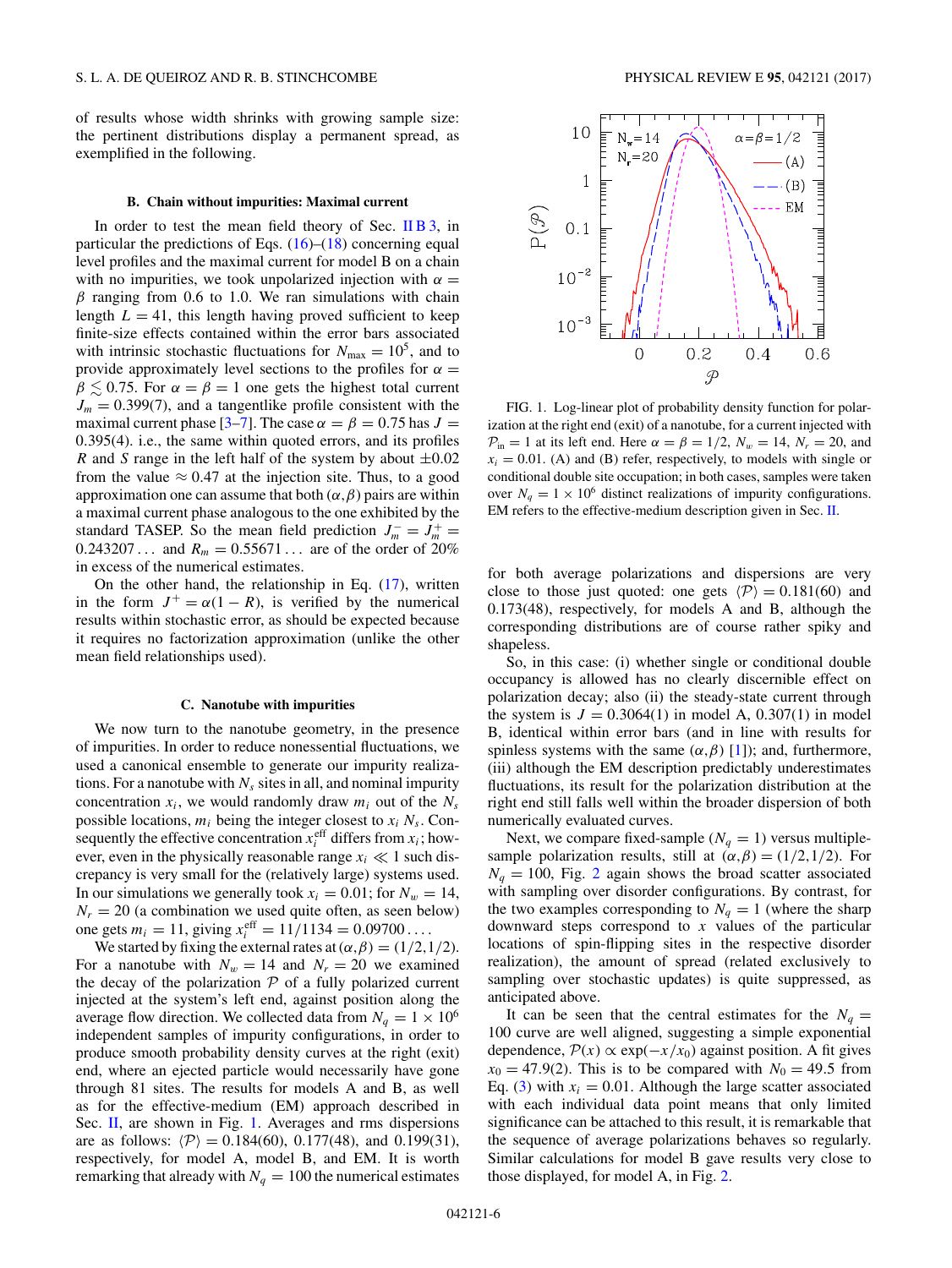<span id="page-6-0"></span>

FIG. 2. Log-linear plot of polarization against position *x* along average flow direction of a nanotube, for a current injected with  $\mathcal{P}_{in} = 1$  at its left end. Here  $\alpha = \beta = 1/2$ ,  $N_w = 14$ ,  $N_r = 20$ , and  $x_i = 0.01$ . Each of the polarization profiles denoted  $N_a = 1$  (blue and red) corresponds to a distinct, fixed realization of the impurity distribution.

Changing the external rates to  $(\alpha, \beta) = (3/4, 1/4)$  produced drastically distinct results for polarization decay, especially regarding differences between models A and B. This is seen in Fig. 3, where data for  $N_w = 14$  and  $N_r = 10$  are shown. A shorter system than for  $(\alpha, \beta) = (1/2, 1/2)$  was used in order to produce a nontrivial structure of the distribution for model B; had we used  $N_r = 20$  this would give essentially a  $\delta$  function centered at zero, on the scale of Fig. 3 (see the corresponding entry in Table I below). So, while the probability density function for exiting polarization in model A compares to the EM prediction in a similar manner to the



FIG. 3. Log-linear plot of probability density function for polarization at the right end (exit) of a nanotube, for a current injected with  $P_{in} = 1$  at its left end. Here  $\alpha = 3/4$ ,  $\beta = 1/4$ ,  $N_w = 14$ ,  $N_r = 10$ , and  $x_i = 0.01$ . (A) and (B) refer, respectively, to models with single or conditional double site occupation; in both cases, samples were taken over  $N_q = 1 \times 10^6$  distinct realizations of impurity configurations. EM refers to the effective-medium description given in Sec. [II.](#page-0-0)

TABLE I. For systems with  $x_i = 0.01$ ,  $N_w = 14$ ,  $N_r = 20$ , and *α* and *β* as specified,  $J(A)$  and  $J(B, X)$  are steady-state currents for model A with initial polarization  $P_{in} = 1$ , and model B with  $P_{in} = X$ ,  $X = 0$  or 1.  $\mathcal{P}_{ex}$  denotes polarization at the system's exit. All from numerical simulations with  $N_{\text{max}} = 1 \times 10^6$ ,  $N_q = 100$ . See text for further explanation of groups I, II, and III.

| $\alpha, \beta$ | J(A)       | J(B,1)    | J(B,0)    | $\mathcal{P}_{\rm ex}(A)$ | $\mathcal{P}_{\rm ex}$ (B, 1) |  |
|-----------------|------------|-----------|-----------|---------------------------|-------------------------------|--|
| Group I         |            |           |           |                           |                               |  |
| 1/4, 1/4        | 0.1963(1)  | 0.1963(1) | 0.2184(1) | 0.179(56)                 | 0.184(54)                     |  |
| 1/4, 1/2        | 0.1963(1)  | 0.1963(1) | 0.2184(1) | 0.178(54)                 | 0.176(50)                     |  |
| 1/4,3/4         | 0.1963(1)  | 0.1963(1) | 0.2184(1) | 0.188(64)                 | 0.181(52)                     |  |
| 1/2, 1/2        | 0.3064(1)  | 0.307(1)  | 0.3755(1) | 0.183(53)                 | 0.177(47)                     |  |
| 1/2,3/4         | 0.3064(1)  | 0.307(1)  | 0.3755(1) | 0.179(61)                 | 0.176(44)                     |  |
| Group II        |            |           |           |                           |                               |  |
| 1/2, 1/4        | 0.2133(1)  | 0.2457(1) | 0.2457(1) | 0.187(69)                 | 0.001(4)                      |  |
| 3/4, 1/4        | 0.2133(1)  | 0.2457(1) | 0.2456(1) | 0.190(68)                 | 0.000(4)                      |  |
| Group III       |            |           |           |                           |                               |  |
| 3/4, 1/2        | 0.3336(1)  | 0.355(5)  | 0.4561(2) | 0.184(56)                 | 0.168(39)                     |  |
| 3/4,3/4         | 0.34817(4) | 0.355(5)  | 0.4771(1) | 0.177(46)                 | 0.177(46)                     |  |
| 1,1             | 0.35069(3) | 0.369(9)  | 0.5314(1) | 0.188(64)                 | 0.168(44)                     |  |

case  $(\alpha, \beta) = (1/2, 1/2)$ , allowing double occupancy here has a strong polarization-curbing effect.

We then varied  $\alpha$  and  $\beta$ , probing selected points in the parameter space. Our results are displayed in Table I.

The main feature evinced is a clear separation into three distinct patterns of behavior. For group I, one has (with the definitions given in the caption to Table I)  $J(A)$  depending only on *α*,  $J(A) = J(B,1) < J(B,0)$ , and (within error bars)  $\mathcal{P}_{ex}(A) = \mathcal{P}_{ex}(B,1)$ . For group II,  $J(A)$  depends only on  $\beta$ ,  $J(A) < J(B,1) = J(B,0);$   $\mathcal{P}_{ex}(B,1) = 0$ , while  $\mathcal{P}_{ex}(A) > 0$ . For group III one has  $J(A) < J(B,1) < J(B,0)$  and  $P_{ex} > 0$ for both model A and (B, 1). Note that for all cases with  $P_{ex} > 0$ the prediction of the effective-medium approach of Sec.  $II$ , namely that  $\mathcal{P}_{ex}$  does not depend on  $\alpha$  or  $\beta$ , seems to be qualitative and, to a reasonable extent quantitatively, fulfilled.

As expected from the mean field theory in Sec. [II B](#page-1-0) one can draw a correspondence between group I and the low-current, low-density phase of 1D TASEP [\[3,6\]](#page-10-0) where *J* is determined singly by  $\alpha$  for  $\alpha < \beta$ ,  $\alpha < 1/2$ . Similarly, group II has its analog in the low-current, high-density phase  $\alpha > \beta$ ,  $\beta < 1/2$ of the 1D case where *J* depends only on *β*. Finally, group III seems to be akin to the 1D maximal-current phase at *α,β >* 1*/*2, although this remark will have to be qualified, as seen below. A phase with maximal-current features was found for large  $\alpha$  and  $\beta$  in earlier studies of TASEP on honeycomb lattices; see Fig. [7](#page-8-0) of Ref. [\[1\]](#page-10-0).

It is to be noticed that the fractional standard deviations of currents in Table I are, in general, of similar magnitude in models A and B, and much smaller than those of exit polarizations (when the latter are nonzero), even though both quantities result from averaging over quenched disorder configurations. Although such a feature is certainly expected for model A, where current and polarization aspects are fully decoupled, it is not obviously forthcoming in model B. To understand this it must be kept in mind that, for each fixed disorder configuration, current evaluation involves extensive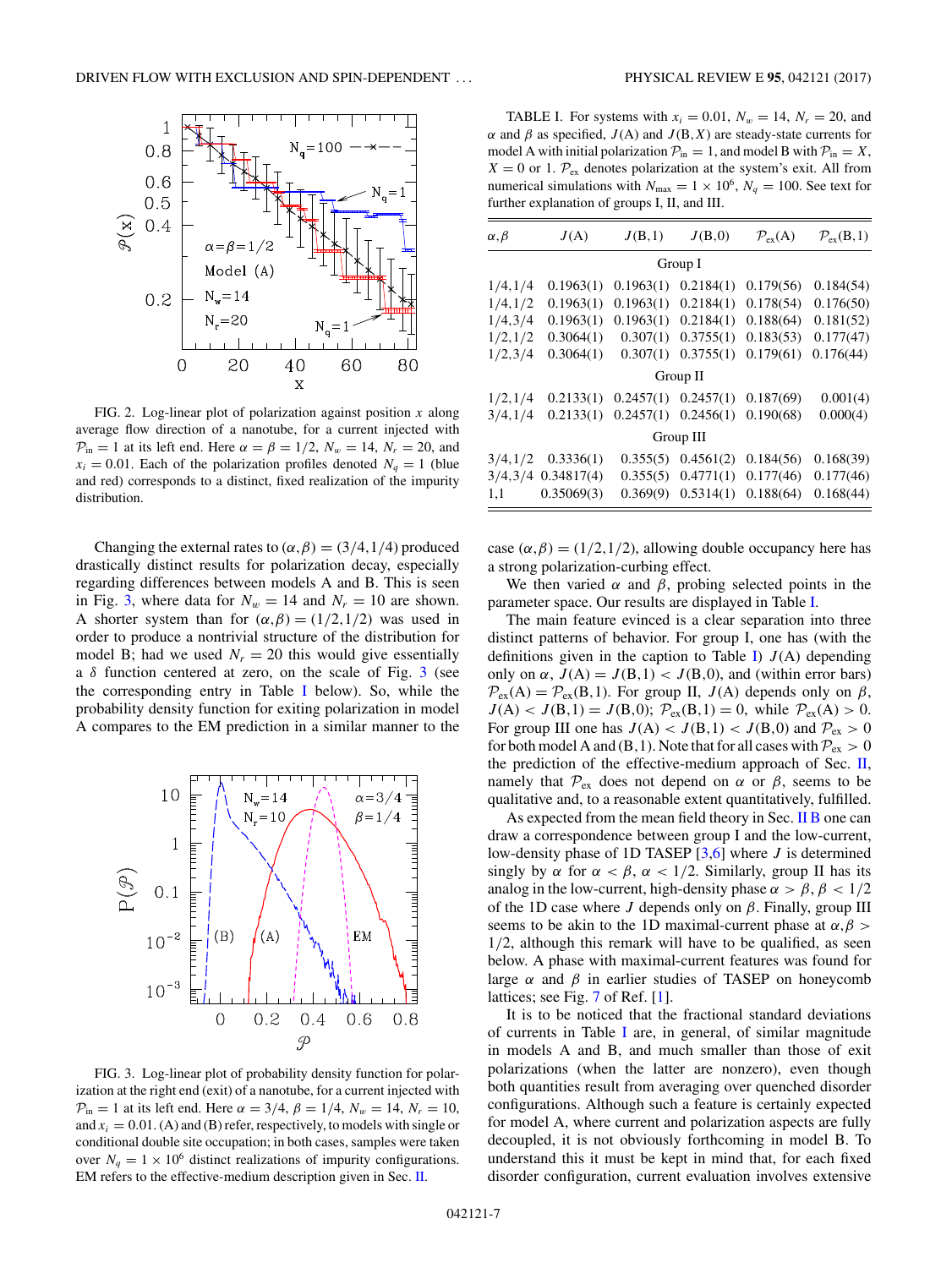<span id="page-7-0"></span>

FIG. 4. (a) Polarizations  $\mathcal{P}(x)$  and (b) full densities  $\rho(x)$  (spin-up plus spin -down) against position *x* along average flow direction of a nanotube with  $N_w = 14$ ,  $N_r = 20$ ,  $x_i = 0.01$ , and  $(\alpha, \beta) = (1/2, 1/2)$ for a current injected with  $P_{in} = 1$  [A, (B, 1)] or  $P_{in} = 0$  [(B, 0)] at its left end. In all cases, the same fixed impurity realization has been used  $(N_q = 1)$ ; for each of models A and B, the two sequences of distinct sublattice densities [\[1,2\]](#page-10-0) are plotted separately for ease of visualization.

stochastic sampling of allowed particle motions. Averaging over the latter ensemble has the effect that, in model B as well as model A, the influence of spin-flipping impurities on the system-wide current shows up only through their overall concentration (as opposed to depending on their specific locations).

Further insight into the contrasting behavior of models A and B in groups I and II can be gained by studying the respective steady-state density profiles. In order to have an unbiased view of the stochastic effects involved in establishing and maintaining the stationary regime, we suppressed fluctuations related to sampling over quenched disorder by using the *same* fixed impurity configuration ( $N_q = 1$ ) in all cases depicted in Figs. 4 and 5.

For the low-density case  $(\alpha, \beta) = (1/2, 1/2)$ , the density profiles are very similar for both models, while the fixedsample polarization results are nearly identical on the scale of Fig. 5. This confirms that the additional degree of freedom provided by allowing double occupation plays only a minor role here.

Furthermore, we recall that domain-wall theory predicts, and it has been numerically verified [\[33\]](#page-11-0), that for ordinary TASEP with spinless particles on staggered chains the difference between steady-state sublattice density profiles is constant, i.e., *x* independent. This feature turns out to hold in the case of Fig. 4 for model A and, to a very good extent, for model B with  $P_{in} = 0$ , but not so for model B with  $P_{in} = 1$ . Such agreement would be expected for model A where spatial and spin degrees of freedom are effectively decoupled, because it is known that (i) domain-wall and mean field theory give identical predictions for steady-state properties of TASEP on (homogeneous or staggered) 1D chains [\[33\]](#page-11-0), and (ii) the mean field description of TASEP on a hexagonal lattice with uniform bond rates coincides with that of a chain with alternating



FIG. 5. (a) Polarizations  $\mathcal{P}(x)$  and (b) full densities  $\rho(x)$  (spin up plus spin down) against position *x* along average flow direction of a nanotube with  $N_w = 14$ ,  $N_r = 20$ ,  $x_i = 0.01$ , and  $(\alpha, \beta) = (3/4, 1/4)$ for a current injected with  $P_{in} = 1$  [A,(B,1)] or  $P_{in} = 0$  [(B,0)] at its left end. In all cases, the same fixed impurity realization has been used  $(N_q = 1)$ ; for each of models A and B, the two sequences of distinct sublattice densities [\[1,2\]](#page-10-0) are plotted separately for ease of visualization.

bond rates  $p_1 = 1$ ,  $p_2 = 1/2$  [\[1,2\]](#page-10-0). On the other hand, the fact that the constant-difference effect carries across to model B with  $P_{in} = 0$ , but not if  $P_{in} = 1$ , indicates that the former behaves throughout the system similarly to the flow of two immiscible fluid species with equal local densities. For the latter, on average the spin-flipping sites provide transformation of the spin-up "species" onto the spin-down one along the system, until polarization finally approaches zero, and the sublattice density differences approach a constant value. So the effects of such "species transmutation" are not included in the mean field approach which predicts constant density profile differences.

We have verified that the "immiscible species" picture is only semiquantitatively correct, on account of the long-range density correlations known to exist generally in the TASEP. Indeed, the injection and ejection rules described above suggest that, as far as densities are concerned, one could approximate the flow of an incident current with  $P_{in} = 0$  at rates  $\alpha$  and  $\beta$  in model B as two separate copies of the flow of a spinless fluid at rates *α/*2 and *β* in model A. However, for the system described in Fig. 4, the nearly constant single-spin densities for  $5 \le x \le 70$  are  $\rho_1 \approx 0.253$  and  $\rho_2 \approx 0.145$ with half current  $J/2 \approx 0.1878$  (from Table [I\)](#page-6-0) in (B,0) with (*α,β*) = (1*/*2*,*1*/*2), while in model A with (*α,β*) = (1*/*4*,*1*/*2) total particle densities are  $\rho_1 \approx 0.215$  and  $\rho_2 \approx 0.127$  (not shown in the figure) with  $J = 0.1963(1)$  (from Table [I\)](#page-6-0).

In the high-density case  $(\alpha, \beta) = (3/4, 1/4)$  depicted in Fig. 5, double occupancy is paramount for the steady-state profile configurations, especially on the system's right half. The fact that the current is the same in model B, for initial polarization equal to either one or zero (see Table [I\)](#page-6-0), confirms that the low- $\beta$  bottleneck on the right plays the dominant role in establishing stationary flow.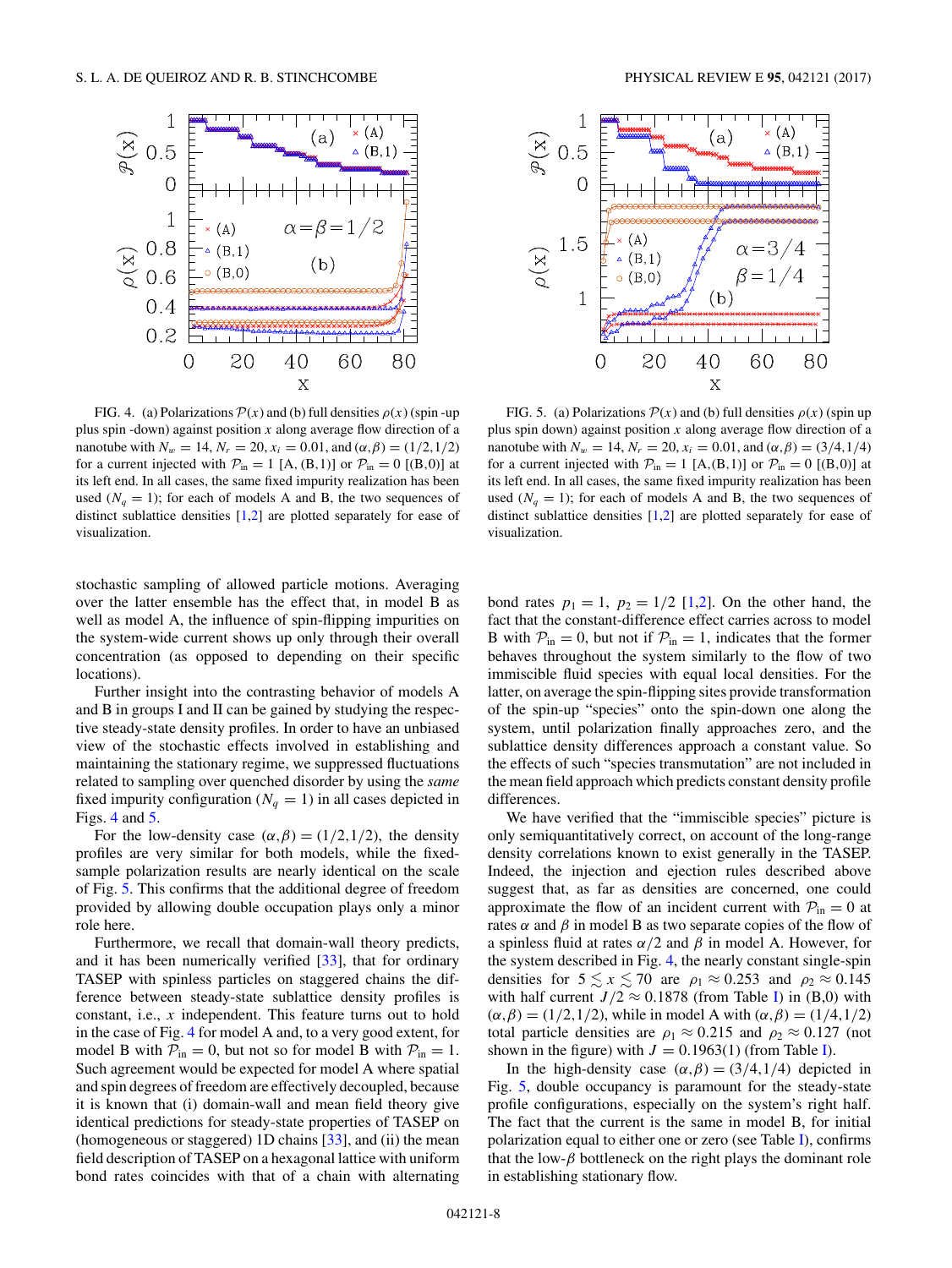<span id="page-8-0"></span>

FIG. 6. Polarization against position *x* along average flow direction of a nanotube, for a current injected with  $P_{in} = 1$  at its left end. Here  $\alpha = 3/4$ ,  $\beta = 1/4$ ,  $N_w = 14$ ,  $N_r = 20$ , and  $x_i = 0.01$ . Average over  $N_a = 1000$  distinct realizations of the impurity distribution. The curves correspond to fits of central estimates to a form  $P(x) =$  $\exp\left[-(x/x_0)^\delta\right]$  (see text).

Regarding the above considerations of the "immiscible species" picture for the flow with  $P_{in} = 0$ , one sees in Fig. [5](#page-7-0) that the spatial extent  $x \ge 35$  of the region where  $P(x)$  has essentially vanished is slightly longer than that,  $x \geq 45$ , where the profiles coincide for  $P_{in} = 0$  and 1. So, density-wise the case (B,1) crosses over from a behavior like that of model A, up to  $x \le 20$ , towards that of (B,0), albeit with a "healing length" corresponding to  $35 \le x \le 45$  along which, although  $P = 0$  already, the local densities have not fully converged to the same values as for  $(B,0)$ .

In Fig. 6 we show polarization against position (averaged over quenched disorder realizations) for model B with  $(\alpha, \beta)$  = (3*/*4*,*1*/*4). It is clear that, contrary to the case depicted in Fig. [2,](#page-6-0) fitting a pure exponential form to the sequence of central estimates (blue, long-dashed curve in Fig. 6) gives unsatisfactory results. However, considering a generalized exponential function  $\mathcal{P}(x) = \exp[-(x/x_0)^{\delta}]$  gives a much closer fit with  $\delta = 1.65(4)$ ; see the solid red line in Fig. 6.

We investigated the effects of system size on the results exhibited so far. In agreement with previous studies for spinless systems [\[1,2\]](#page-10-0) the dependence of overall currents and average densities on transverse  $(N_w)$  and longitudinal  $(N_r)$  dimensions is rather weak. Regarding polarization-specific features, we checked the characteristic decay lengths  $x_0$ , both in the lowand high-density phases, as well as the phenomenological parameter  $\delta$  for the latter case. As expected, the  $N_w$  dependence is residual. We found also that  $x_0$  as well as  $\delta$  (the latter, where pertinent) also exhibit only a weak *Nr* dependence. This is not obvious from the outset, especially for the high-density phase in model B, given the influence of low  $\beta$  at the ejection sites on the buildup of double occupation backward from there (see Figs. [5](#page-7-0) and 6); in this case, for  $N_r = 20$ , 30, and 40 one gets (keeping  $\delta = 1.65$  fixed)  $x_0 = 21.1(4)$ , 23.8(7), and 25.7(9), respectively.

Next we examined the transition between the patterns of behavior characterizing groups I and II of Table [I.](#page-6-0) Keeping



FIG. 7. (a) Polarization at right end and (b) steady-state current *J* for a nanotube with  $N_w = 14$ ,  $N_r = 20$ , and  $x_i = 0.01$ , for a current injected with  $P_{in} = 1$  [A,(B,1)] or  $P_{in} = 0$  [(B,0)] at its left end, against ejection rate  $\beta$ . Injection rate  $\alpha = 1/2$  (fixed). Averages over  $N_q = 100$  distinct realizations of the impurity distribution.

 $\alpha = 1/2$  fixed we varied  $\beta$  from 0.25, within the high-density (HD) phase, to 0.50, within the low-density (LD) one. Figure 7 shows exit polarization  $\mathcal{P}_{ex}$  and steady-state current *J*. One sees that for  $\beta \approx 0.32$  the current for (B,1) sharply turns from being equal to that of  $(B,0)$  to a constant value against increasing  $\beta$ , indicating an  $\alpha$ -dominated regime there, and eventually merging with *J*(A) for  $\beta \gtrsim 0.43$ . Though the departure in behavior of  $\mathcal{P}_{ex}$  for (B,1) from the (B,0) pattern is not as clearly marked as for *J* , it converges faster to that of model A, say, by  $\beta \approx 0.34$ . We scanned the  $\beta$  axis also for different values of fixed  $\alpha$ , namely 1/4, 3/4, and 1. In all cases we found the same qualitative picture as that given for  $\alpha = 1/2$  in Fig. 7. The  $\alpha$  dependence of the  $\beta$  value for which the current for  $(B,1)$  becomes constant against varying  $\beta$  is given approximately by

$$
\beta(\alpha) = 0.8\alpha - 0.4\alpha^2. \tag{24}
$$

Going back to Table [I](#page-6-0) and referring to Eq.  $(24)$ , one sees that the (B,1) results for ( $\alpha$ , $\beta$ ) = (3/4,3/4) and (3/4,1/2) are both associated with the intermediate-behavior section analogous to the  $0.32 \leq \beta \leq 0.43$  stretch in Fig. 7.

Corresponding analysis of numerical data for the unpolarized case (B,0) provides a test of the theoretical results obtained in Eq.  $(23)$ ; see Table II. One sees that the agreement between mean field theory and numerics is very good in this case.

TABLE II. For model (B,0) and selected values of  $\alpha$ ,  $\beta_{\text{th}}$  are the values of  $\beta$  for which total current *J* becomes  $\beta$  independent, as predicted by Eq.  $(23)$ ;  $\beta_{num}$  are numerically obtained results (see, e.g., Fig. 7).

| $\alpha$ | $\beta_{\rm th}$ | $\beta_{\rm num}$ |
|----------|------------------|-------------------|
| 1/4      | 2/9              | 0.23(1)           |
| 1/2      | 2/5              | 0.40(1)           |
| 3/4      | 6/11             | 0.55(2)           |
|          | 2/3              | 0.65(2)           |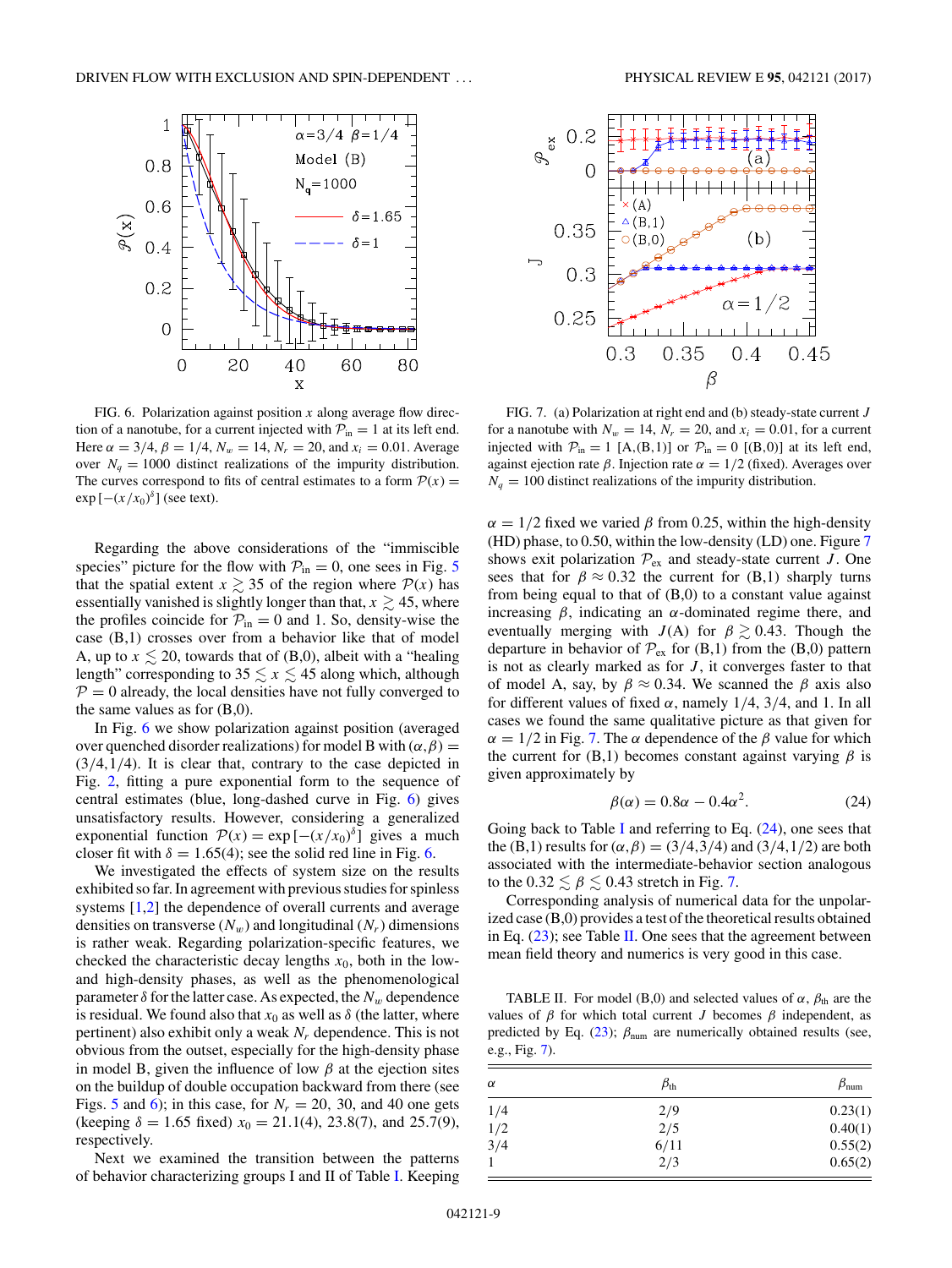<span id="page-9-0"></span>

FIG. 8. Points ( $\rho_u$  and  $\rho_v$ ) show steady-state sublattice full (spin-up plus spin-down) densities against position along flow direction, for model B on a nanotube with  $N_w = 14$  and  $N_r = 20$  at  $(\alpha, \beta) = (1/4, 1/4)$ .  $\mathcal{P}_{in} = 0$ , so impurities are statistically irrelevant in establishing total current and density profiles. Horizontal dashed lines ( $U_{\text{th}}$  and  $V_{\text{th}}$ ) show mean field predictions derived from Eqs. [\(20\)](#page-3-0) and [\(21\)](#page-3-0). See text.

In order to provide further checks of the mean field theoretical predictions from Sec. [II B 4](#page-3-0) we took  $(\alpha, \beta)$  = (1*/*4*,*1*/*4). These rates, as can be seen from Table [I,](#page-6-0) correspond to a point deep in the low-current, low-density region of the phase diagram where both sublattice density profiles are expected to be level throughout the system (apart from an upturn close to the ejection end; see Fig. [4](#page-7-0) for a less extreme example). Also, we took an unpolarized injected current,  $P_{in} = 0$ , so impurities would have no net effect. In such conditions one would expect the conditions expressed in Eqs. [\(20\)](#page-3-0) and [\(21\)](#page-3-0) to apply. Theoretical and simulation results are displayed, for both sublattices, in Fig. 8. The numerically evaluated full (spin-up plus spin-down) densities for the level section of the profiles are  $\rho_u = 0.254(2)$  and  $\rho_v = 0.153(2)$ , to be compared to the predictions from theory. The latter are found by plugging the full (numerically evaluated) steady-state current  $J = 0.2184(1)$  from Table [I](#page-6-0) into the specific forms of Eqs.  $(7)$  and  $(8)$  given by Eq.  $(21)$ , and solving for *U* ≡ *u*(1 + *u*) and *V* ≡ *v*(1 + *v*). One gets *U*<sub>th</sub> = 0.2814(2) and  $V_{\text{th}} = 0.1586(1)$ , which are respectively 10% and 4% in excess of simulation results. Then inserting  $J$  and  $U_{th}$  into left-and right-hand sides of Eq. [\(9\)](#page-2-0) gives  $\alpha = 0.3039(4)$ , different by ∼20% from the actual value, 1*/*4.

We have also checked how the characteristic decay length  $x_0$ depends on impurity concentration. In this case we restricted ourselves to  $(\alpha, \beta) = (1/2, 1/2)$ , well within the portion of phase space for which polarization decay follows a simple exponential form. We considered  $x_i = 0.003, 0.005, 0.0075$ , and 0.01, all in the very low impurity-density regime. For model B with  $P_{in} = 1$  we took systems of fixed width  $N_w = 14$ and varying lengths in the range  $20 \leq N_r \leq 120$ . For fixed  $x_i$ the final estimates of  $x_0$  took into account the dispersion among the results of the individual fits for each  $N_r$ . The sequence of the {*x*<sub>0</sub>} was adjusted to a power-law form, *x*<sub>0</sub>  $\propto$  *x*<sub>*i*</sub><sup>-*a*</sup>, from



FIG. 9. Steady-state current *J* as a function of impurity concentration  $x_i$  for model B at  $(\alpha, \beta) = (1,1)$  with a fully polarized current injected at the left end ( $\mathcal{P}_{in} = 1$ ).  $N_w = 14$ ,  $N_r = 20$ . The solid line is an *ad hoc* exponential fit to the data. The inset shows details of the main figure close to the vertical axis.

which  $a = 1.03(2)$ . This agrees well with the result  $a = 1.1(1)$ of Ref. [\[25\]](#page-11-0).

We now illustrate how the interplay of double occupancy and spin-flipping impurities can result in an enhancement of the steady-state current across the system. Taking model B with a fully polarized current injected at the left end ( $P_{in} = 1$ ), we considered  $\alpha = \beta = 1$ . In this way the constraints imposed by boundary conditions are minimized, and the remaining impediments to particle flow are only those associated with exclusion according to Pauli's principle. In order to probe asymptotic trends, we allowed the impurity concentration to vary well beyond the physically reasonable regime,  $x_i \ll 1$ . The results are shown for a system with  $N_r = 14$  and  $N_r = 20$ in Fig. 9, together with an *ad hoc* exponential fit to the data which gives the limiting current  $J_{\text{lim}} = 0.416(2)$ . This is significantly higher than the value  $J = 0.35069(3)$  for  $x_i \equiv 0$ , the latter coinciding with the (impurity-independent) current for model A; see Table [I.](#page-6-0) However, the impurity-induced current enhancement is not enough to equal the effect of injecting a fully depolarized beam for model B, in which case the (also impurity-independent) corresponding value is  $J = 0.5314(1)$ , again from Table [I.](#page-6-0) Overall, the resulting picture emphasizes the role played by Pauli's principle in creating a bottleneck near the left end of the system for a polarized injected beam.

#### **IV. DISCUSSION AND CONCLUSIONS**

Model B introduced here bears a number of similarities to those generally known as "two-lane TASEP" models, in particular the implementation of Reichenbach *et al* [\[34,35\]](#page-11-0). The latter authors consider strictly 1D systems with conditional double occupancy rules obeying Pauli's principle. Their spinflipping mechanism is purely stochastic, and it is shown that several nontrivial effects take place for specific (mesoscopic) ranges of its occurrence rate. We now outline relevant differences between our approach and theirs. In the present case, spin flipping results from a combination of quenched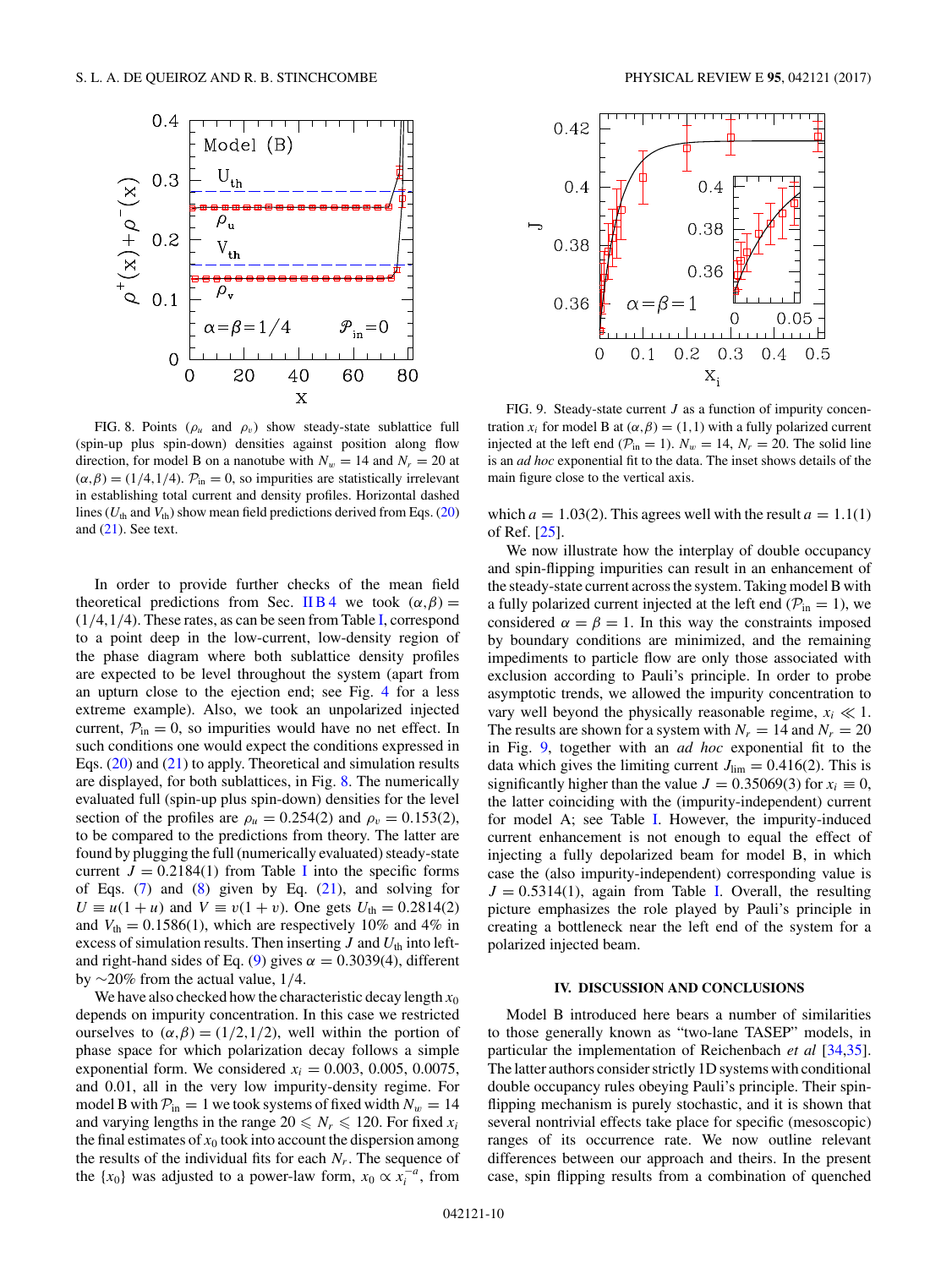<span id="page-10-0"></span>and stochastic factors. These are, respectively, fixed locations of spin-flipping sites (for each given realization of impurity distribution) and the fact that, for the honeycomb geometry, the paths effectively followed by particles are dynamically and randomly chosen within a highly degenerate sample space. These features stem naturally from those of the physical systems under consideration here, within the limitations of the classical model used for their description. For the same reason, we use distinct injection rates  $\alpha^{\uparrow}$ ,  $\alpha^{\downarrow}$  and a single, spin-independent ejection attempt rate  $\beta$  (in contrast with  $\beta^{\uparrow}$ ,  $\beta^{\downarrow}$  of Refs. [\[34,35\]](#page-11-0)). This corresponds to an experimental arrangement where full control can be exerted, e.g., by spin filtering, on the polarization of an incoming electron beam, but the ejection mechanism at the system's end is a voltage-based, spin-independent one.

Model A discussed above turns out to be a convenient testing ground for the introduction of polarization features, and also to provide useful comparisons with model B, especially as regards the relevance, or not, of double site occupancy in the latter. It can be seen, e.g., in Table [I](#page-6-0) and Fig. [7,](#page-8-0) that the current in model A is a lower bound for that in the (B,1) implementation, i.e., model B with injected polarization  $P_{in} = 1$  [the upper bound being given by (B,0)]. Accordingly, having  $J(A) = J(B,1)$  for a given  $(\alpha, \beta)$  correlates well with having very similar, though not identical, density profiles; see Fig. [4.](#page-7-0) Conversely,  $J(A) < J(B, 1)$  signals marked differences in such quantities, to the extent that double occupancy is very frequent along large sections of the system for the latter case; see Fig. [5.](#page-7-0)

As expected on general grounds, and from the mean field arguments in Sec.  $\overline{I}$  IB, both models A and B share with 1D TASEP the basic feature of exhibiting regions of the  $(\alpha, \beta)$ plane where the overall current is solely determined either by injection (*α*) or ejection (*β*) rates, and which are associated respectively with low- or high-density profiles; see Figs. [4](#page-7-0) and  $5.$  For  $(B,1)$  the dividing line is given approximately by Eq.  $(24)$ , to be compared with the corresponding condition

for 1D TASEP [3–9], namely,  $\alpha = \beta$ . Furthermore, the discussion in the preceding paragraph indicates that for (B,1) the low- (high-)density phase is strongly connected with low (high) probability of average occurrence of doubly occupied sites.

One may propose a semiquantitative correspondence of the TASEP rates  $(\alpha, \beta)$  with physical parameters of electron transport on graphenelike structures. While the externally imposed potential difference between injection and ejection points is the qualitative analog of the directionality imposed by TASEP rules, its low or high intensity may be roughly mapped onto combinations of (*α,β*) which favor low or high currents, respectively. Additionally, the chemical potential difference  $\Delta \mu_{L,R}$  between the graphenelike structure and leads on left and right is expected to be akin to  $\alpha$  and  $\beta$ , respectively. Since usually one has  $\Delta \mu_L = \Delta \mu_R$  [\[36\]](#page-11-0), this would mean that experimental setups correspond to  $\alpha = \beta$ . In this case the results found here, especially the shape of the dividing line given by Eq. [\(24\)](#page-8-0) and consequent implications, would indicate that double occupancy does not play a quantitatively significant role in electronic transport on graphenelike structures.

### **ACKNOWLEDGMENTS**

S.L.A.d.Q. thanks Belita Koiller for suggesting the problem, M.A.G. Cunha for clever insights during the early stage of calculations, A.R. Rocha for interesting discussions and for pointing out relevant references, and the Rudolf Peierls Centre for Theoretical Physics, Oxford, for hospitality during his visit. The research of S.L.A.d.Q. is supported by the Brazilian agencies Conselho Nacional de Desenvolvimento Científico e Tecnológico (Grant No. 303891/2013-0) and Fundação de Amparo à Pesquisa do Estado do Rio de Janeiro (Grants No. E-26/102.760/2012, No. E-26/110.734/2012, and No. E-26/102.348/2013).

- [1] R. B. Stinchcombe, S. L. A. de Queiroz, M. A. G. Cunha, and B. Koiller, [Phys. Rev. E](https://doi.org/10.1103/PhysRevE.88.042133) **[88](https://doi.org/10.1103/PhysRevE.88.042133)**, [042133](https://doi.org/10.1103/PhysRevE.88.042133) [\(2013\)](https://doi.org/10.1103/PhysRevE.88.042133).
- [2] R. B. Stinchcombe and S. L. A. de Queiroz, [Phys. Rev. E](https://doi.org/10.1103/PhysRevE.91.052102) **[91](https://doi.org/10.1103/PhysRevE.91.052102)**, [052102](https://doi.org/10.1103/PhysRevE.91.052102) [\(2015\)](https://doi.org/10.1103/PhysRevE.91.052102).
- [3] B. Derrida, [Phys. Rep.](https://doi.org/10.1016/S0370-1573(98)00006-4) **[301](https://doi.org/10.1016/S0370-1573(98)00006-4)**, [65](https://doi.org/10.1016/S0370-1573(98)00006-4) [\(1998\)](https://doi.org/10.1016/S0370-1573(98)00006-4).
- [4] G. M. Schütz, in *Phase Transitions and Critical Phenomena*, edited by C. Domb and J. L. Lebowitz (Academic, New York, 2000), Vol. 19.
- [5] B. Derrida, E. Domany, and D. Mukamel, [J. Stat. Phys.](https://doi.org/10.1007/BF01050430) **[69](https://doi.org/10.1007/BF01050430)**, [667](https://doi.org/10.1007/BF01050430) [\(1992\)](https://doi.org/10.1007/BF01050430).
- [6] B. Derrida, M. R. Evans, V. Hakim, and V. Pasquier, [J. Phys. A](https://doi.org/10.1088/0305-4470/26/7/011) **[26](https://doi.org/10.1088/0305-4470/26/7/011)**, [1493](https://doi.org/10.1088/0305-4470/26/7/011) [\(1993\)](https://doi.org/10.1088/0305-4470/26/7/011).
- [7] R. B. Stinchcombe, [Adv. Phys.](https://doi.org/10.1080/00018730110099650) **[50](https://doi.org/10.1080/00018730110099650)**, [431](https://doi.org/10.1080/00018730110099650) [\(2001\)](https://doi.org/10.1080/00018730110099650).
- [8] R. A. Blythe and M. R. Evans, [J. Phys. A](https://doi.org/10.1088/1751-8113/40/46/R01) **[40](https://doi.org/10.1088/1751-8113/40/46/R01)**, [R333](https://doi.org/10.1088/1751-8113/40/46/R01) [\(2007\)](https://doi.org/10.1088/1751-8113/40/46/R01).
- [9] T. Chou, K. Mallick, and R. K. P. Zia, [Rep. Prog. Phys.](https://doi.org/10.1088/0034-4885/74/11/116601) **[74](https://doi.org/10.1088/0034-4885/74/11/116601)**, [116601](https://doi.org/10.1088/0034-4885/74/11/116601) [\(2011\)](https://doi.org/10.1088/0034-4885/74/11/116601).
- [10] B. Schmittmann and R. K. P. Zia, in *Phase Transitions and Critical Phenomena*, edited by C. Domb and J. L. Lebowitz (Academic, New York, 1995), Vol. 17.
- [11] R. Bundschuh, [Phys. Rev. E](https://doi.org/10.1103/PhysRevE.65.031911) **[65](https://doi.org/10.1103/PhysRevE.65.031911)**, [031911](https://doi.org/10.1103/PhysRevE.65.031911) [\(2002\)](https://doi.org/10.1103/PhysRevE.65.031911).
- [12] T. Karzig and F. von Oppen, [Phys. Rev. B](https://doi.org/10.1103/PhysRevB.81.045317) **[81](https://doi.org/10.1103/PhysRevB.81.045317)**, [045317](https://doi.org/10.1103/PhysRevB.81.045317) [\(2010\)](https://doi.org/10.1103/PhysRevB.81.045317).
- [13] N. Rajewsky, L. Santen, A. Schadschneider, and M. Schreckenberg, [J. Stat. Phys.](https://doi.org/10.1023/A:1023047703307) **[92](https://doi.org/10.1023/A:1023047703307)**, [151](https://doi.org/10.1023/A:1023047703307) [\(1998\)](https://doi.org/10.1023/A:1023047703307).
- [14] S. L. A. de Queiroz and R. B. Stinchcombe, [Phys. Rev. E](https://doi.org/10.1103/PhysRevE.78.031106) **[78](https://doi.org/10.1103/PhysRevE.78.031106)**, [031106](https://doi.org/10.1103/PhysRevE.78.031106) [\(2008\)](https://doi.org/10.1103/PhysRevE.78.031106).
- [15] J-C. Charlier, X. Blase, and S. Roche, [Rev. Mod. Phys.](https://doi.org/10.1103/RevModPhys.79.677) **[79](https://doi.org/10.1103/RevModPhys.79.677)**, [677](https://doi.org/10.1103/RevModPhys.79.677) [\(2007\)](https://doi.org/10.1103/RevModPhys.79.677); A. H. Castro Neto, F. Guinea, N. M. R. Peres, K. S. Novoselov, and A. K. Geim, *[ibid.](https://doi.org/10.1103/RevModPhys.81.109)* **[81](https://doi.org/10.1103/RevModPhys.81.109)**, [109](https://doi.org/10.1103/RevModPhys.81.109) [\(2009\)](https://doi.org/10.1103/RevModPhys.81.109).
- [16] N. M. R. Peres, [J. Phys.: Condens. Matter](https://doi.org/10.1088/0953-8984/21/32/323201) **[21](https://doi.org/10.1088/0953-8984/21/32/323201)**, [323201](https://doi.org/10.1088/0953-8984/21/32/323201) [\(2009\)](https://doi.org/10.1088/0953-8984/21/32/323201).
- [17] E. R. Mucciolo and C. H. Lewenkopf, [J. Phys.: Condens. Matter](https://doi.org/10.1088/0953-8984/22/27/273201) **[22](https://doi.org/10.1088/0953-8984/22/27/273201)**, [273201](https://doi.org/10.1088/0953-8984/22/27/273201) [\(2010\)](https://doi.org/10.1088/0953-8984/22/27/273201).
- [18] I. Zutic, J. Fabian, and S. Das Sarma, [Rev. Mod. Phys.](https://doi.org/10.1103/RevModPhys.76.323) **[76](https://doi.org/10.1103/RevModPhys.76.323)**, [323](https://doi.org/10.1103/RevModPhys.76.323) [\(2004\)](https://doi.org/10.1103/RevModPhys.76.323).
- [19] J. B. S. Mendes, O. Alves Santos, L. M. Meireles, R. G. Lacerda, L. H. Vilela-Leão, F. L. A. Machado, R. L. Rodríguez-Suárez, A. Azevedo, and S. M. Rezende, [Phys. Rev. Lett.](https://doi.org/10.1103/PhysRevLett.115.226601) **[115](https://doi.org/10.1103/PhysRevLett.115.226601)**, [226601](https://doi.org/10.1103/PhysRevLett.115.226601) [\(2015\)](https://doi.org/10.1103/PhysRevLett.115.226601).
- [20] T. Ando, [Phys. Rev. B](https://doi.org/10.1103/PhysRevB.40.5325) **[40](https://doi.org/10.1103/PhysRevB.40.5325)**, [5325](https://doi.org/10.1103/PhysRevB.40.5325) [\(1989\)](https://doi.org/10.1103/PhysRevB.40.5325).